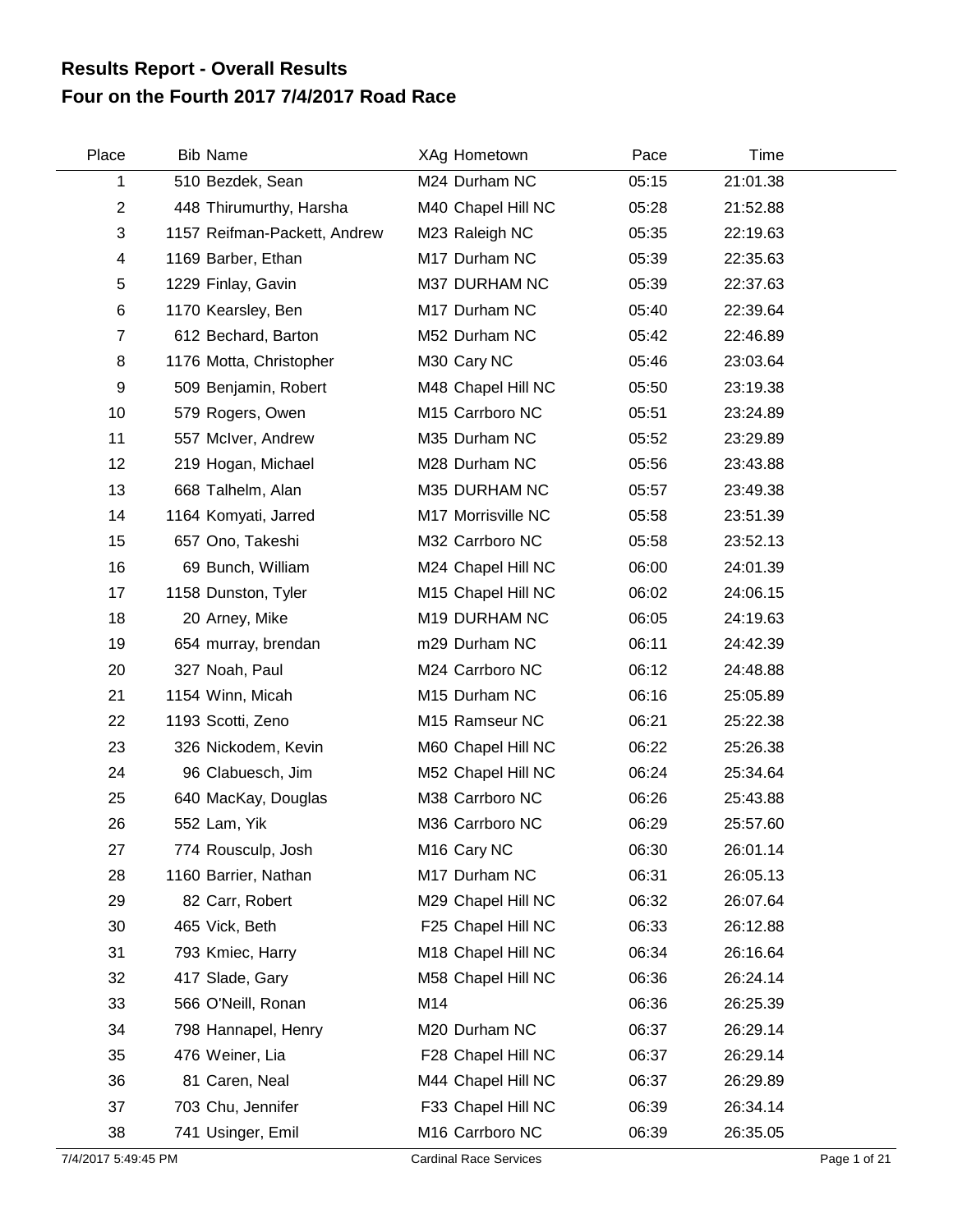| Place | <b>Bib Name</b>         | XAg Hometown        | Pace  | <b>Time</b> |  |
|-------|-------------------------|---------------------|-------|-------------|--|
| 39    | 608 Barritt, Millie     | F41 Chapel Hill NC  | 06:39 | 26:35.39    |  |
| 40    | 111 Couper, David       | M62 Chapel Hill NC  | 06:40 | 26:41.63    |  |
| 41    | 357 Prabucki, Bernard   | M55 Carrboro NC     | 06:41 | 26:45.64    |  |
| 42    | 596 Viventi, Jonathan   | M35 DURHAM NC       | 06:43 | 26:53.88    |  |
| 43    | 396 Sanoff, Scott       | M44 Chapel Hill NC  | 06:44 | 26:55.39    |  |
| 44    | 249 Kelley, Drew        | M37 Chapel Hill NC  | 06:45 | 26:58.63    |  |
| 45    | 638 Lee, Michael        | M51 Clayton NC      | 06:47 | 27:07.14    |  |
| 46    | 259 Langer, Lee         | M35 Chapel Hill NC  | 06:47 | 27:09.14    |  |
| 47    | 561 Morgan, Leslie      | F52 Chapel Hill NC  | 06:48 | 27:10.64    |  |
| 48    | 138 Farrell, Irish      | M14 Chapel Hill NC  | 06:49 | 27:15.64    |  |
| 49    | 664 Stahlsmith, Zachary | M22 Chapel Hill NC  | 06:49 | 27:16.39    |  |
| 50    | 54 Alexander, Marcus    | M51 Cambridge MA    | 06:51 | 27:23.14    |  |
| 51    | 233 Hussey, Jon         | M55 Chapel Hill NC  | 06:52 | 27:26.38    |  |
| 52    | 198 Hecker, Lisa        | F41 Mebane NC       | 06:54 | 27:34.14    |  |
| 53    | 632 Johnson, Lee        | M27 DURHAM NC       | 06:56 | 27:43.63    |  |
| 54    | 790 Havice, Elizabeth   | F39 Carrboro NC     | 06:56 | 27:44.39    |  |
| 55    | 765 Willson, Tim        | M54 Durham NC       | 06:57 | 27:46.38    |  |
| 56    | 729 Murrell, Caroline   | F13 Pittsboro NC    | 06:57 | 27:47.13    |  |
| 57    | 716 Higgins, Josh       | M40 Chapel Hill NC  | 06:57 | 27:47.88    |  |
| 58    | 1177 Houck, Scott       | M32 Chapel Hill NC  | 06:57 | 27:49.63    |  |
| 59    | 1202 Mast, Chris        | M55 Chapel Hill NC  | 06:58 | 27:51.33    |  |
| 60    | 197 Hecker, Brad        | M46 Mebane NC       | 06:58 | 27:53.63    |  |
| 61    | 192 Hassin, Bryan       | M38 Chapel Hill NC  | 06:59 | 27:54.37    |  |
| 62    | 254 Konvalinka, Trinity | F12 Bahama NC       | 07:01 | 28:02.63    |  |
| 63    | 771 Salemy, Tim         | M46 Durham NC       | 07:01 | 28:05.13    |  |
| 64    | 1206 Gray, Benjamin     | M36 Chapel Hill NC  | 07:01 | 28:05.14    |  |
| 65    | 616 Bryan, Cotton       | M44 Chapel Hill NC  | 07:02 | 28:08.88    |  |
| 66    | 210 Hill, Laura         | F43 Chapel Hill NC  | 07:02 | 28:09.88    |  |
| 67    | 582 Rumsey, Kevin       | M55 Stem NC         | 07:04 | 28:14.14    |  |
| 68    | 733 Crook, Marija       | F18 Carrboro NC     | 07:04 | 28:15.88    |  |
| 69    | 179 Habegger, Roark     | M19 Waxhaw NC       | 07:04 | 28:16.39    |  |
| 70    | 478 welty, jeff         | m44 Chapel Hill NC  | 07:04 | 28:17.89    |  |
| 71    | 715 Younts, Ken         | M50 Chapel Hill NC  | 07:05 | 28:19.38    |  |
| 72    | 272 Little, Leland      | M48 Durham NC       | 07:06 | 28:23.63    |  |
| 73    | 356 Powell, Anthony     | M22 Clayton NC      | 07:06 | 28:24.13    |  |
| 74    | 1175 Jim, Lewis         | M50 Chapel Hill NC  | 07:08 | 28:31.14    |  |
| 75    | 641 Madanay, Farrah     | F26 DURHAM NC       | 07:09 | 28:34.63    |  |
| 76    | 587 Solomon, Mark       | M48 Hillsborough NC | 07:09 | 28:35.41    |  |
| 77    | 1216 Williamson, Megumi | F40 Chapel Hill NC  | 07:09 | 28:37.38    |  |
| 78    | 146 Furzer, Oliver      | M28 Carrboro NC     | 07:10 | 28:38.13    |  |
| 79    | 231 Hunter, Kym         | F34 Chapel Hill NC  | 07:10 | 28:40.13    |  |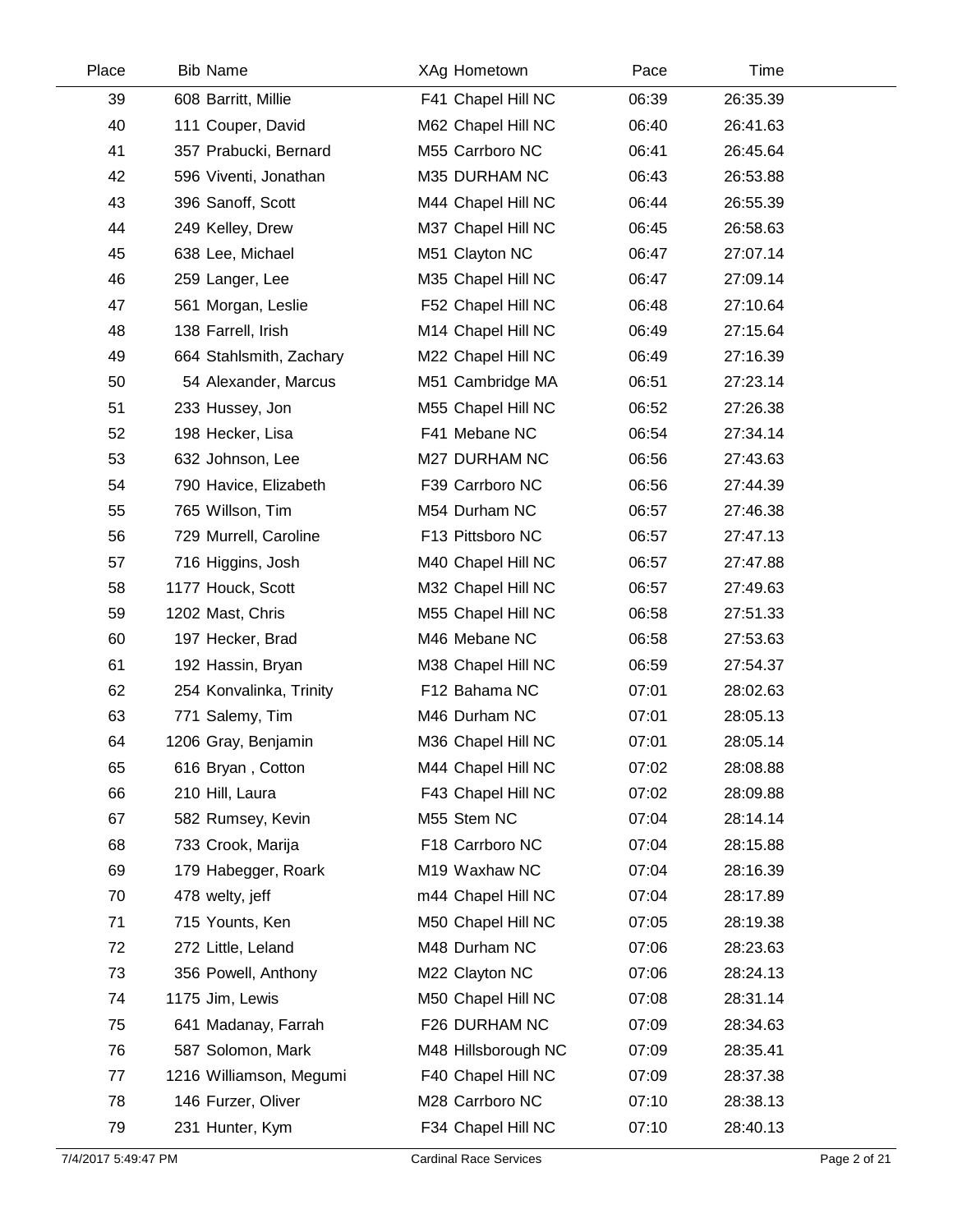| Place | <b>Bib Name</b>       | XAg Hometown        | Pace  | Time     |  |
|-------|-----------------------|---------------------|-------|----------|--|
| 80    | 305 Merron, Jeff      | M55 Chapel Hill NC  | 07:10 | 28:41.13 |  |
| 81    | 558 McIver, Lindsey   | F35 Durham NC       | 07:11 | 28:44.14 |  |
| 82    | 553 Larson, Sara      | F43 Chapel Hill NC  | 07:11 | 28:44.63 |  |
| 83    | 567 O'Neill, Thomas   | M45                 | 07:11 | 28:45.88 |  |
| 84    | 634 Knight, Rodney    | M56 Chapel Hill NC  | 07:12 | 28:47.39 |  |
| 85    | 466 Villemain, Kyle   | M24 Carrboro NC     | 07:12 | 28:47.39 |  |
| 86    | 277 Lowry, Joshua     | M39 Morrisville NC  | 07:13 | 28:52.38 |  |
| 87    | 754 Rogers, Nora      | F40 Carrboro NC     | 07:13 | 28:52.63 |  |
| 88    | 21 Astrachan, Owen    | M61 Chapel Hill NC  | 07:15 | 29:01.14 |  |
| 89    | 537 Guiles, Austin    | M58 Chapel Hill NC  | 07:16 | 29:03.63 |  |
| 90    | 64 Brown, Nicole      | F37 Chapel Hill NC  | 07:17 | 29:07.88 |  |
| 91    | 1184 Harris, Deuce    | M39 DURHAM NC       | 07:18 | 29:11.38 |  |
| 92    | 463 Van Slyke, Adam   | M39 Carrboro NC     | 07:18 | 29:11.89 |  |
| 93    | 727 Schwantes, Tim    | M36 Chapel Hill NC  | 07:18 | 29:12.15 |  |
| 94    | 487 Wileman, Martin   | M48 Hillsborough NC | 07:18 | 29:12.88 |  |
| 95    | 1224 Knight, Erinn    | M41 Cary NC         | 07:18 | 29:13.13 |  |
| 96    | 576 Rice, Gary        | M57 Mebane NC       | 07:19 | 29:14.13 |  |
| 97    | 42 Biggers, Larissa   | F50 Chapel Hill NC  | 07:19 | 29:16.89 |  |
| 98    | 589 Szymanski, Eric   | M26 Carrboro NC     | 07:19 | 29:17.88 |  |
| 99    | 1182 Leahy, Brooke    | F39 Durham NC       | 07:20 | 29:18.63 |  |
| 100   | 204 Hensel, Douglas   | M44 Durham NC       | 07:20 | 29:19.38 |  |
| 101   | 369 Reid, Sarah       | F28 Durham NC       | 07:21 | 29:23.13 |  |
| 102   | 451 Thomas, Jody      | M46 Chapel Hill NC  | 07:21 | 29:23.88 |  |
| 103   | 164 Gordek, Harper    | M39 Chapel Hill NC  | 07:22 | 29:26.14 |  |
| 104   | 1188 Tavilos, Carina  | F16 Chapel Hill NC  | 07:22 | 29:27.88 |  |
| 105   | 718 Younts, JoAnna    | F49 Chapel Hill NC  | 07:23 | 29:30.39 |  |
| 106   | 688 Montefiori, David | M63 Hillsborough NC | 07:23 | 29:30.63 |  |
| 107   | 679 Smith, David      | M52 Chapel Hill NC  | 07:24 | 29:35.64 |  |
| 108   | 113 CRIST, CHERYL     | F39 Durham NC       | 07:24 | 29:36.38 |  |
| 109   | 425 Sorenson, Adam    | M27 Chapel Hill NC  | 07:24 | 29:36.88 |  |
| 110   | 676 Whitney, David    | M53 Durham NC       | 07:25 | 29:38.38 |  |
| 111   | 216 Hoerger, Tom      | M58 Chapel Hill NC  | 07:25 | 29:40.14 |  |
| 112   | 65 Brown, William     | M54 Chapel Hill NC  | 07:25 | 29:40.14 |  |
| 113   | 1211 Williamson, Luke | M40 Chapel Hill NC  | 07:26 | 29:42.63 |  |
| 114   | 490 Will, Roch        | M61 Mebane NC       | 07:26 | 29:43.89 |  |
| 115   | 101 Clewley, Derek    | M43 Hillsborough NC | 07:26 | 29:44.39 |  |
| 116   | 6 Clewley, Gavin      | M6 Hillsborough NC  | 07:26 | 29:44.63 |  |
| 117   | 203 Henry, Thomas     | M40 Carrboro NC     | 07:26 | 29:44.88 |  |
| 118   | 544 Jantz, Rachel     | F27 Carrboro NC     | 07:28 | 29:50.38 |  |
| 119   | 535 Gordon, Max       | M30 Durham NC       | 07:29 | 29:57.13 |  |
| 120   | 599 Young, Jessica    | F28 Chapel Hill NC  | 07:30 | 29:59.79 |  |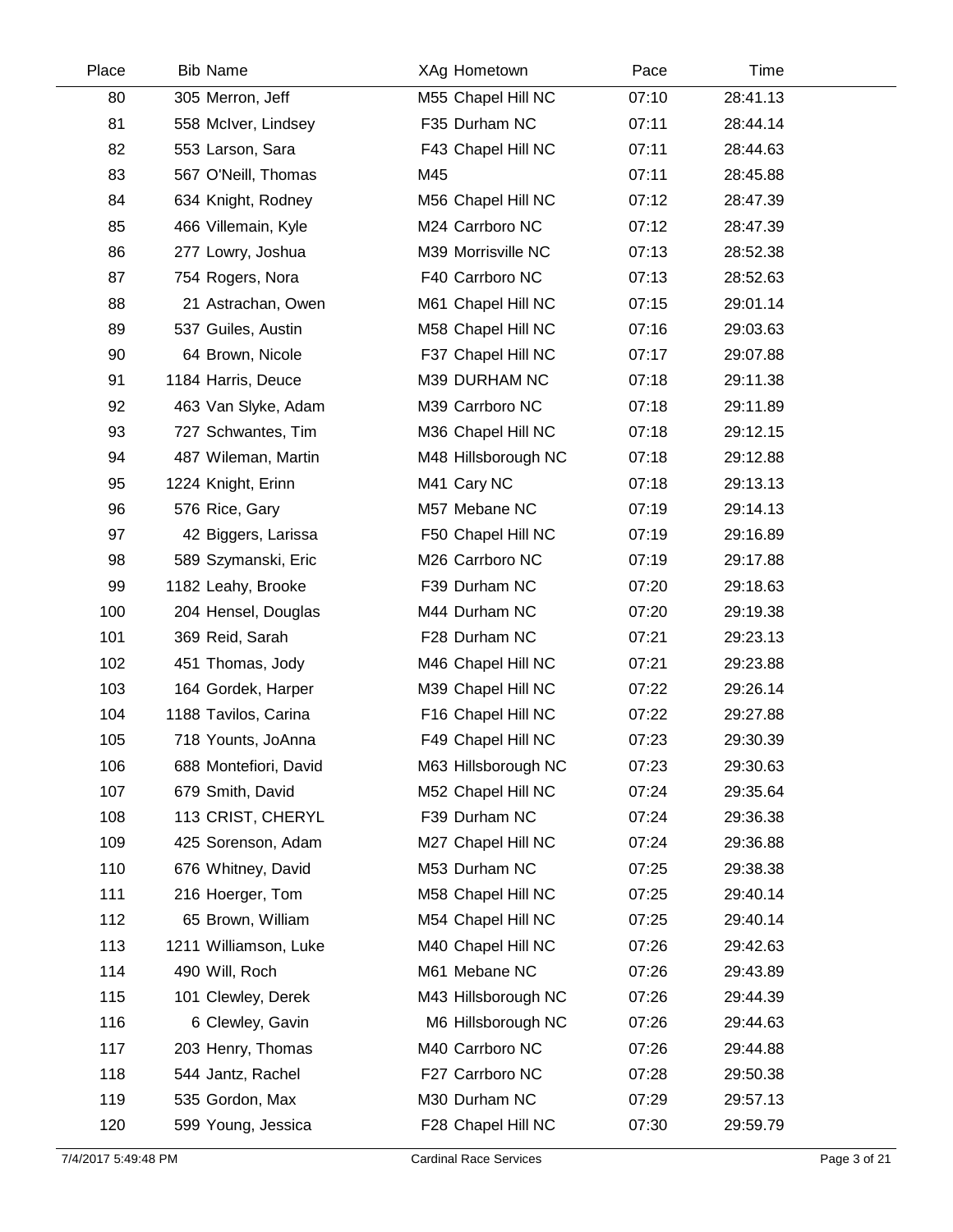| Place | <b>Bib Name</b>        | XAg Hometown         | Pace  | Time     |  |
|-------|------------------------|----------------------|-------|----------|--|
| 121   | 329 Norman, Kerry      | F45 WAKE FOREST N    | 07:31 | 30:03.88 |  |
| 122   | 368 Rees, John         | M57 Chapel Hill NC   | 07:32 | 30:06.13 |  |
| 123   | 16 Amsbary, Jessica    | F38 Chapel Hill NC   | 07:32 | 30:07.89 |  |
| 124   | 564 Niehoff, Nikki     | F24 Chapel Hill NC   | 07:32 | 30:08.63 |  |
| 125   | 647 Miller, Dean       | M47 Hillsborough NC  | 07:33 | 30:11.38 |  |
| 126   | 550 Krieg, Robert      | M37 Chapel Hill NC   | 07:33 | 30:11.63 |  |
| 127   | 298 McGeary, Andrea    | F38 Durham NC        | 07:33 | 30:11.88 |  |
| 128   | 655 Musso, Austen      | M30 Carrboro NC      | 07:33 | 30:12.38 |  |
| 129   | 154 Gibson, Jacqueline | F52 Chapel Hill NC   | 07:33 | 30:12.89 |  |
| 130   | 597 Wahlen, David      | M33 Durham NC        | 07:33 | 30:13.38 |  |
| 131   | 1213 Nieman, Jeff      | M40 Chapel Hill NC   | 07:34 | 30:15.39 |  |
| 132   | 604 Antipov, Helen     | F50 Durham NC        | 07:34 | 30:17.93 |  |
| 133   | 260 Lavin, Stacy       | F41 DURHAM NC        | 07:35 | 30:20.14 |  |
| 134   | 541 Hensley, Garrit    | M27 Carrboro NC      | 07:36 | 30:23.88 |  |
| 135   | 141 Finnegan, Richard  | M41 Cary NC          | 07:36 | 30:25.14 |  |
| 136   | 136 Evans, Elizabeth   | F37 Chapel Hill NC   | 07:38 | 30:31.14 |  |
| 137   | 281 Malay, Brendan     | M37 Chapel Hill NC   | 07:39 | 30:35.38 |  |
| 138   | 187 Harris, Tracy      | F39 Chapel Hill NC   | 07:40 | 30:38.89 |  |
| 139   | 377 Robin, Samantha    | F25 Carrboro NC      | 07:42 | 30:49.38 |  |
| 140   | 559 Meernik, Clare     | F26 Carrboro NC      | 07:43 | 30:51.14 |  |
| 141   | 571 Pearson, Andrew    | M40 Durham NC        | 07:45 | 31:00.13 |  |
| 142   | 622 Clough, Isabelle   | F16 Falmouth ME      | 07:45 | 31:00.39 |  |
| 143   | 415 skolochenko, sandy | F30 DURHAM NC        | 07:46 | 31:05.63 |  |
| 144   | 546 Jin, Jack          | M24 Cary NC          | 07:47 | 31:09.64 |  |
| 145   | 114 Crockett, Jason    | M40 DURHAM NC        | 07:47 | 31:09.89 |  |
| 146   | 29 Barnes, Dwight      | M41 Cary NC          | 07:48 | 31:10.14 |  |
| 147   | 118 Dary, Cori         | F31 Durham NC        | 07:48 | 31:12.14 |  |
| 148   | 273 Lockhart, Ben      | M24 Carrboro NC      | 07:48 | 31:13.38 |  |
| 149   | 30 Barnes, Edward      | M44 Durham NC        | 07:49 | 31:14.39 |  |
| 150   | 698 Burton, Brandon    | M25 Mebane NC        | 07:49 | 31:14.63 |  |
| 151   | 1215 Overcath, Claire  | F50 Siler City NC    | 07:49 | 31:15.88 |  |
| 152   | 633 Jubic, Lance       | M24 Carrboro NC      | 07:49 | 31:17.15 |  |
| 153   | 502 Ayers, Jordan      | M30 Durham NC        | 07:49 | 31:17.39 |  |
| 154   | 795 Seils, Damon       | M44 Carrboro NC      | 07:50 | 31:19.14 |  |
| 155   | 545 jhaveri, ravi      | M46 DURHAM NC        | 07:52 | 31:29.59 |  |
| 156   | 496 Yong, Albert       | M40 Chapel Hill NC   | 07:53 | 31:30.39 |  |
| 157   | 665 Stifler, Lisa      | F38 DURHAM NC        | 07:53 | 31:31.14 |  |
| 158   | 1197 Pence, Brian      | M43 Carrboro NC      | 07:53 | 31:31.14 |  |
| 159   | 1207 Go, Christopher   | M54 Valencia CA      | 07:53 | 31:31.86 |  |
| 160   | 1166 Charney, Amy      | F48 Carrboro NC      | 07:53 | 31:32.63 |  |
| 161   | 570 Paolino, Robert    | M60 Newtown Square P | 07:53 | 31:33.65 |  |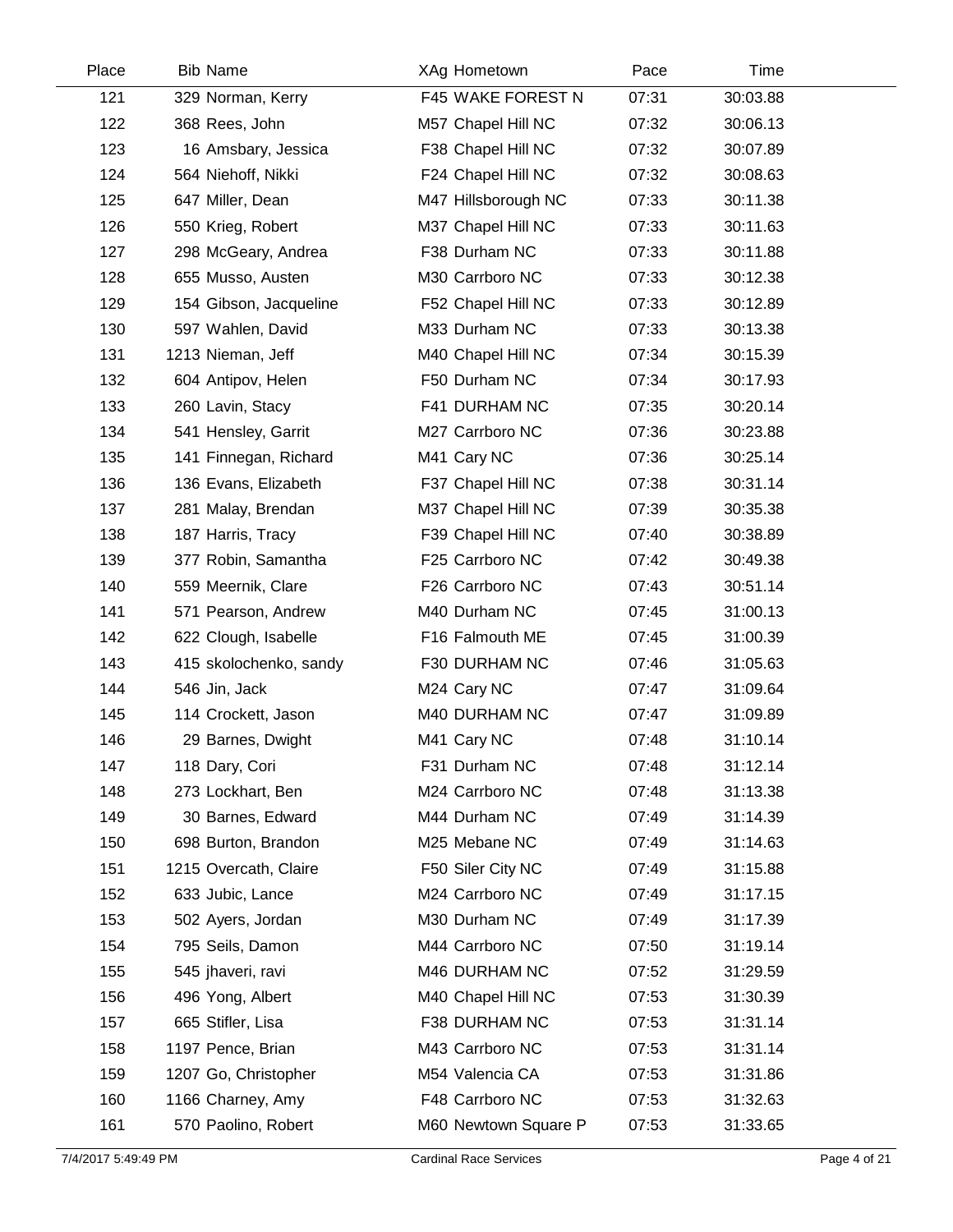| Place | <b>Bib Name</b>          | XAg Hometown        | Pace  | Time     |  |
|-------|--------------------------|---------------------|-------|----------|--|
| 162   | 330 Northen, John        | M67 Chapel Hill NC  | 07:53 | 31:33.90 |  |
| 163   | 352 Podkul, Tim          | M36 Chapel Hill NC  | 07:54 | 31:37.88 |  |
| 164   | 412 Singer, Amy          | F40 Hillsborough NC | 07:55 | 31:38.88 |  |
| 165   | 549 Kopec, Doug          | M59 Carrboro NC     | 07:56 | 31:44.39 |  |
| 166   | 726 Hank, Hank           | M62 Chapel Hill NC  | 07:56 | 31:45.89 |  |
| 167   | 738 Lebo, Dana           | F57 Chapel Hill NC  | 07:57 | 31:48.65 |  |
| 168   | 764 Baucom, Sam          | M13 Chapel Hill NC  | 07:57 | 31:48.89 |  |
| 169   | 106 Cook, Leah           | F50 Cedar Grove NC  | 07:57 | 31:49.14 |  |
| 170   | 542 Herrick, Jeffrey     | M44 Carrboro NC     | 07:59 | 31:55.63 |  |
| 171   | 270 Lippy, Mitchell      | M23 Mebane NC       | 08:00 | 32:01.88 |  |
| 172   | 706 Campos, David        | M9 Carrboro NC      | 08:02 | 32:06.63 |  |
| 173   | 521 caviness, gordon     | m56 Durham NC       | 08:02 | 32:07.90 |  |
| 174   | 1227 Wood, John          | M61 DURHAM NC       | 08:02 | 32:08.14 |  |
| 175   | 181 Hall, Jonathan       | M33 Chapel Hill NC  | 08:02 | 32:08.88 |  |
| 176   | 372 Rhoads, Donald       | M44 Durham NC       | 08:03 | 32:13.63 |  |
| 177   | 489 wilkinson, michael   | m56 Mebane NC       | 08:04 | 32:14.14 |  |
| 178   | 786 Psaltis, Kimberly    | F42 Carrboro NC     | 08:05 | 32:18.89 |  |
| 179   | 745 Bengtson, Angela     | F35 Carrboro NC     | 08:05 | 32:20.39 |  |
| 180   | 781 Thweatt, Rebeca      | F21 Chapel Hill NC  | 08:06 | 32:25.38 |  |
| 181   | 607 BARRITT, CONNOR      | M12 Chapel Hill NC  | 08:07 | 32:26.88 |  |
| 182   | 436 Stolka, Kristen      | F37 Carrboro NC     | 08:07 | 32:29.15 |  |
| 183   | 755 Clossick, Tina       | F45 Chapel Hill NC  | 08:08 | 32:31.14 |  |
| 184   | 1168 D'arduini, Emilio   | M61 Raleigh NC      | 08:08 | 32:32.13 |  |
| 185   | 35 Bedford, Lindsay      | F34 Chapel Hill NC  | 08:08 | 32:32.89 |  |
| 186   | 148 Gale, w. Patrick     | M43 Carrboro NC     | 08:08 | 32:33.12 |  |
| 187   | 1226 Robertson, Brent    | M41 Carrboro NC     | 08:09 | 32:36.14 |  |
| 188   | 470 Walden-Gray, Jessica | F30 Chapel Hill NC  | 08:09 | 32:36.15 |  |
| 189   | 467 Vinas, Sarah         | F35 Chapel Hill NC  | 08:10 | 32:39.15 |  |
| 190   | 295 McCarthy, Corrine    | F42 Chapel Hill NC  | 08:10 | 32:41.38 |  |
| 191   | 591 Tallon, Joanna       | F37 Chapel Hill NC  | 08:11 | 32:43.29 |  |
| 192   | 66 Bubner, Nadine        | F38                 | 08:12 | 32:47.64 |  |
| 193   | 773 Center, John         | M61 Durham NC       | 08:12 | 32:48.64 |  |
| 194   | 686 McArdle, Jill        | F58 Chapel Hill NC  | 08:14 | 32:56.88 |  |
| 195   | 186 Harris, Rich         | M43 Chapel Hill NC  | 08:15 | 32:59.14 |  |
| 196   | 435 Stern, Rich          | M50 Chapel Hill NC  | 08:18 | 33:11.63 |  |
| 197   | 705 Campos, Austin       | M9 Carrboro NC      | 08:19 | 33:14.88 |  |
| 198   | 1221 Leivers, Martin     | M42 DURHAM NC       | 08:19 | 33:14.88 |  |
| 199   | 785 Brownstein, Robert   | M54 Chapel Hill NC  | 08:20 | 33:21.13 |  |
| 200   | 759 Alex, Chu            | M35 Chapel Hill NC  | 08:20 | 33:21.86 |  |
| 201   | 1196 Plenge, Megan       | F35 Carrboro NC     | 08:21 | 33:24.88 |  |
| 202   | 628 Hadler, Wayne        | M63 Carrboro NC     | 08:22 | 33:26.99 |  |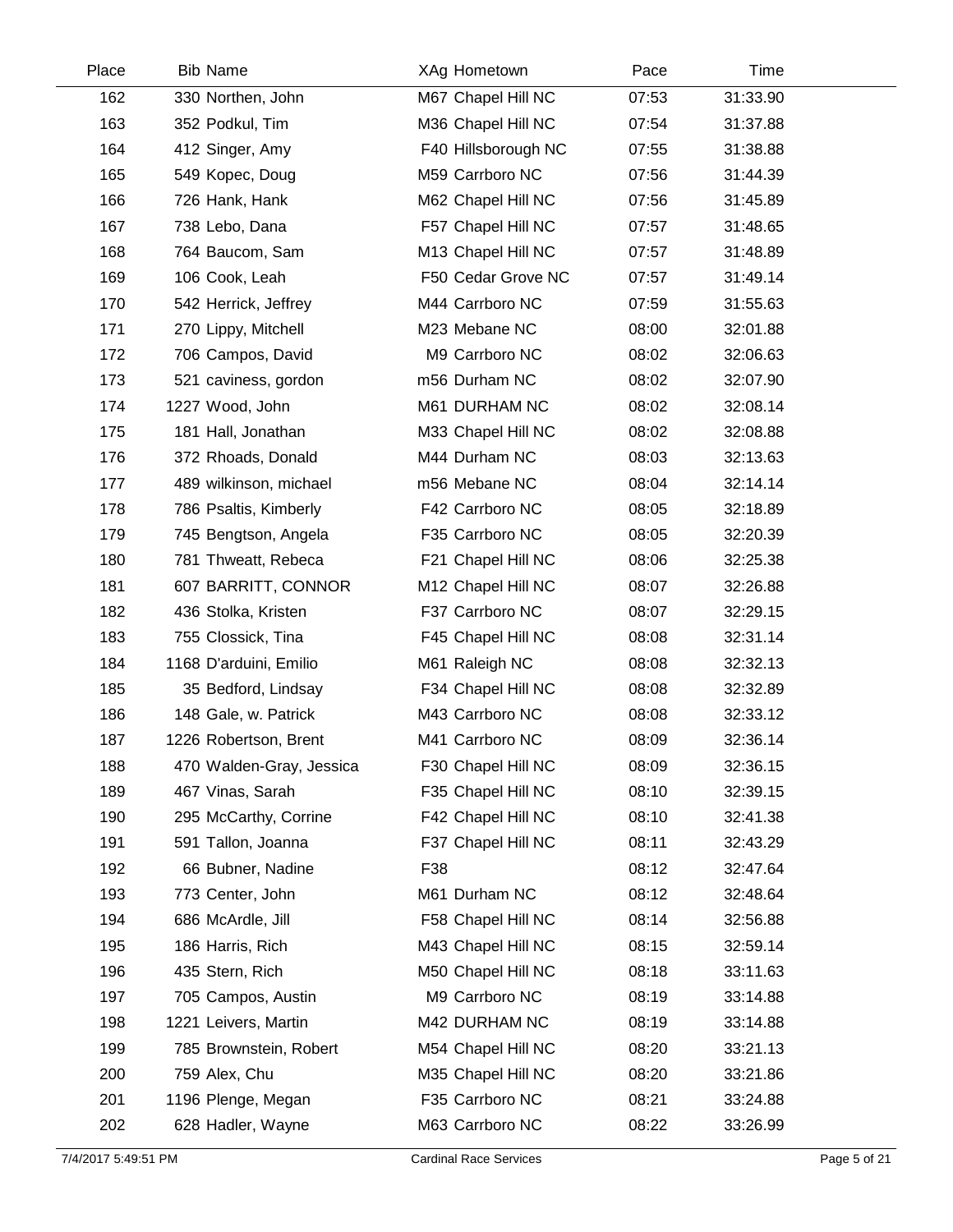| Place | <b>Bib Name</b>         | XAg Hometown       | Pace  | Time     |  |
|-------|-------------------------|--------------------|-------|----------|--|
| 203   | 507 Beatty, Brian       | M53 Carrboro NC    | 08:22 | 33:29.89 |  |
| 204   | 452 Thomas, Sonia       | F50 Chapel Hill NC | 08:23 | 33:31.89 |  |
| 205   | 519 Campbell, Barbara   | F59 Carrboro NC    | 08:23 | 33:32.10 |  |
| 206   | 418 smith, Annabel      | F16 DURHAM NC      | 08:24 | 33:34.63 |  |
| 207   | 290 Matti, Michael      | M59 Durham NC      | 08:24 | 33:35.13 |  |
| 208   | 402 Schmidt, Blaine     | m50 Chapel Hill NC | 08:24 | 33:35.63 |  |
| 209   | 757 Clossick, Keegan    | M14 Chapel Hill NC | 08:25 | 33:39.88 |  |
| 210   | 789 Rossi, Emma         | F41 Chapel Hill NC | 08:26 | 33:42.13 |  |
| 211   | 643 McKirahan, Matthew  | M30 Carrboro NC    | 08:26 | 33:43.39 |  |
| 212   | 756 Clossick, Madigan   | F17 Chapel Hill NC | 08:26 | 33:43.63 |  |
| 213   | 227 Horne, Gina         | F48 Mebane NC      | 08:26 | 33:44.89 |  |
| 214   | 193 Hayes, Matthew      | M27 Carrboro NC    | 08:27 | 33:46.14 |  |
| 215   | 524 Conner, Michelle    | F42 Raleigh NC     | 08:27 | 33:46.89 |  |
| 216   | 339 Paolino, Rachael    | F25 Chapel Hill NC | 08:27 | 33:47.14 |  |
| 217   | 672 vaught, michael     | M59 Chapel Hill NC | 08:28 | 33:50.38 |  |
| 218   | 173 Griffin, Shauna     | F40 Chapel Hill NC | 08:28 | 33:53.38 |  |
| 219   | 170 Graham, Nicholas    | M44 Carrboro NC    | 08:29 | 33:54.88 |  |
| 220   | 245 Kanopoulos, Nichole | F30 Carrboro NC    | 08:29 | 33:55.88 |  |
| 221   | 167 Grabowski, Chuck    | M42 Chapel Hill NC | 08:29 | 33:56.13 |  |
| 222   | 505 Beals, Kendall      | F26 Knoxville TN   | 08:29 | 33:57.63 |  |
| 223   | 1185 Tazewell, Jordan   | M27 Cary NC        | 08:29 | 33:57.63 |  |
| 224   | 174 Griffin, Thomas     | M72 Cary NC        | 08:30 | 33:59.38 |  |
| 225   | 229 Huber, Andy         | M67 Chapel Hill NC | 08:31 | 34:02.13 |  |
| 226   | 239 Jennings, Peggy     | F41 Chapel Hill NC | 08:31 | 34:04.38 |  |
| 227   | 137 Fanning, Alan       | M53 Carrboro NC    | 08:31 | 34:05.39 |  |
| 228   | 711 Krouse, Becca       | F29 Chapel Hill NC | 08:31 | 34:05.63 |  |
| 229   | 712 Krouse, Nick        | M30 Chapel Hill NC | 08:31 | 34:05.88 |  |
| 230   | 238 Jennings, Aslan     | M9 Chapel Hill NC  | 08:33 | 34:10.13 |  |
| 231   | 488 Wilkinson, Kari     | F55 Mebane NC      | 08:33 | 34:11.63 |  |
| 232   | 762 Dunlap, Jamie       | F48 Chapel Hill NC | 08:34 | 34:15.63 |  |
| 233   | 409 Shubert, Tiffany    | F47 Chapel Hill NC | 08:34 | 34:15.88 |  |
| 234   | 714 Heffron, Rebecca    | F26 Raleigh NC     | 08:34 | 34:17.64 |  |
| 235   | 288 Matthews, David     | M40 Carrboro NC    | 08:35 | 34:18.64 |  |
| 236   | 75 Calderini, Adelqui   | M43 Durham NC      | 08:35 | 34:19.16 |  |
| 237   | 184 Hanson, Margaret    | F43 Carrboro NC    | 08:35 | 34:19.64 |  |
| 238   | 328 Nordin, Michael     | M50                | 08:35 | 34:19.90 |  |
| 239   | 618 Cameron, Henry      | M35 Durham NC      | 08:36 | 34:23.64 |  |
| 240   | 583 Saunders, Gary      | M63 Chapel Hill NC | 08:36 | 34:25.14 |  |
| 241   | 253 Kinyamu, Harriet    | F52 Cary NC        | 08:36 | 34:25.63 |  |
| 242   | 585 Smith, Robert       | M20 DURHAM NC      | 08:37 | 34:26.64 |  |
| 243   | 462 Van Sant, Laura     | F50 Chapel Hill NC | 08:37 | 34:26.88 |  |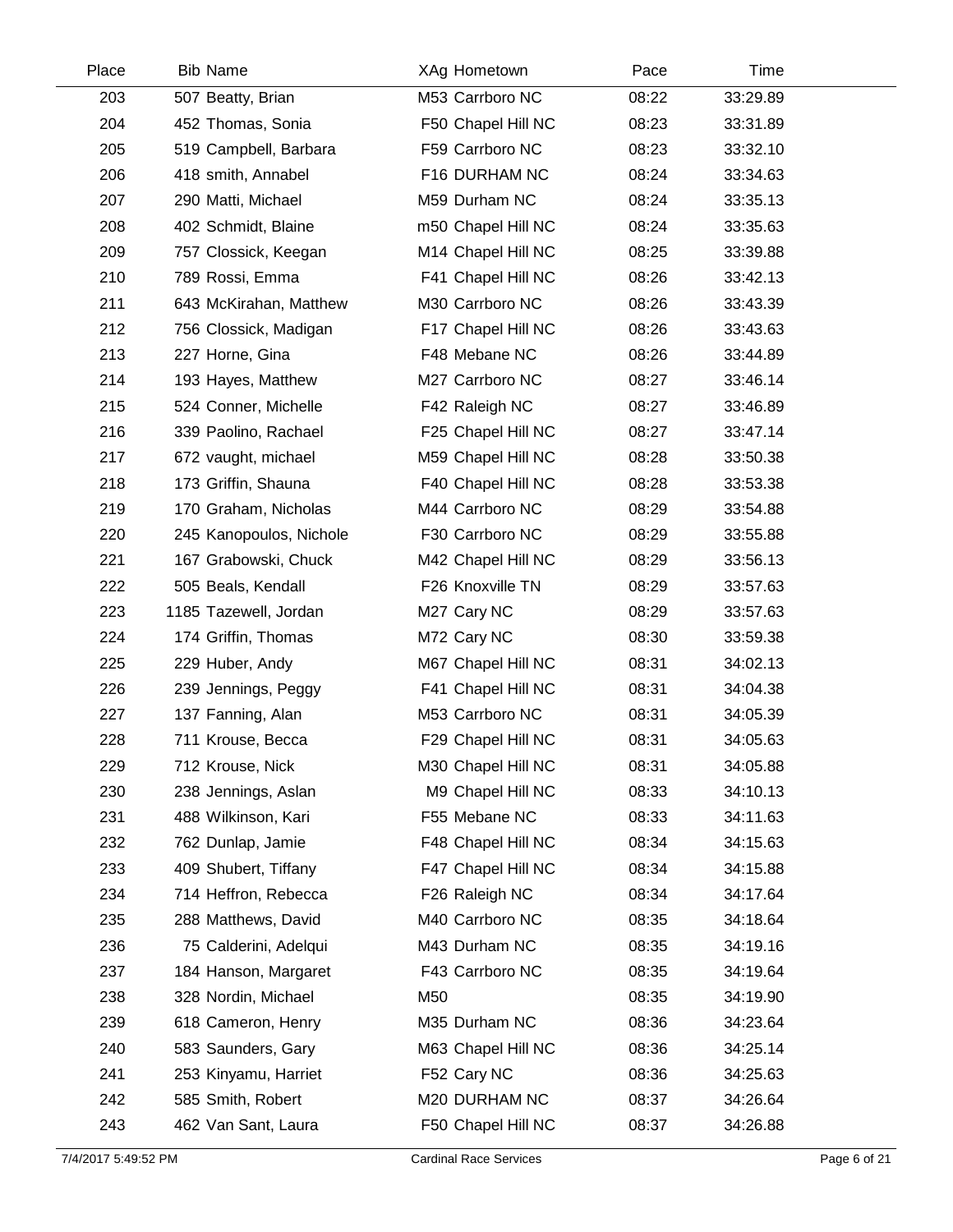| Place | <b>Bib Name</b>         | XAg Hometown        | Pace  | Time     |  |
|-------|-------------------------|---------------------|-------|----------|--|
| 244   | 391 Ruyle, Erin         | F39 DURHAM NC       | 08:37 | 34:26.89 |  |
| 245   | 360 Raby, Judy          | F50 Chapel Hill NC  | 08:37 | 34:27.88 |  |
| 246   | 784 Venlet, Jessica     | F29 Carrboro NC     | 08:37 | 34:29.13 |  |
| 247   | 28 Barbee, Joshua       | M41                 | 08:38 | 34:31.63 |  |
| 248   | 1223 Kaul, Aseem        | M29 Chapel Hill NC  | 08:38 | 34:31.65 |  |
| 249   | 302 McKenna, Katie      | F39 Chapel Hill NC  | 08:38 | 34:32.65 |  |
| 250   | 670 Thomas, Georgia     | F53 WILSON NC       | 08:39 | 34:35.64 |  |
| 251   | 763 Baucom, Martin      | M48 Chapel Hill NC  | 08:39 | 34:35.79 |  |
| 252   | 739 Werden, Andrew      | M50 Chapel Hill NC  | 08:39 | 34:36.64 |  |
| 253   | 162 Goode, Atrayus      | M32 Durham NC       | 08:40 | 34:40.63 |  |
| 254   | 324 Negin, Ben          | M15 Greensboro NC   | 08:41 | 34:43.14 |  |
| 255   | 682 Noah, Terry         | M57 Carrboro NC     | 08:41 | 34:43.14 |  |
| 256   | 34 Bedford, James       | M31 Chapel Hill NC  | 08:42 | 34:46.06 |  |
| 257   | 580 Rosenfeld, Carol    | F34 DURHAM NC       | 08:42 | 34:48.89 |  |
| 258   | 190 Hart, Zeke          | M28 Chapel Hill NC  | 08:43 | 34:50.39 |  |
| 259   | 1191 White, Avery       | M17 Chapel Hill NC  | 08:43 | 34:53.89 |  |
| 260   | 613 Berrien, Kate       | F47 Hillsborough NC | 08:44 | 34:57.15 |  |
| 261   | 761 Levintow, Sara      | F28 Chapel Hill NC  | 08:45 | 34:59.38 |  |
| 262   | 394 Salemson, Jeremy    | M48 Chapel Hill NC  | 08:46 | 35:03.88 |  |
| 263   | 693 Fisher, Maddie      | F20 Chapel Hill NC  | 08:46 | 35:04.14 |  |
| 264   | 71 Burr, Matt           | M37 Carrboro NC     | 08:46 | 35:04.88 |  |
| 265   | 83 Carroll, Sarah       | F39 Carrboro NC     | 08:47 | 35:06.13 |  |
| 266   | 50 Boggess, John        | M52 Chapel Hill NC  | 08:47 | 35:06.89 |  |
| 267   | 779 Manturuk, Elizabeth | F17 Chapel Hill NC  | 08:47 | 35:09.63 |  |
| 268   | 562 Mullis, Randy       | M57 Carrboro NC     | 08:48 | 35:10.38 |  |
| 269   | 232 Huppert, David      | M39 Carrboro NC     | 08:48 | 35:12.89 |  |
| 270   | 778 Bowman, Natalie     | F39 Chapel Hill NC  | 08:49 | 35:14.13 |  |
| 271   | 610 BARRITT, TYLER      | M10 Chapel Hill NC  | 08:49 | 35:15.13 |  |
| 272   | 609 BARRITT, SID        | M42 Chapel Hill NC  | 08:49 | 35:15.63 |  |
| 273   | 629 Hicks, Mason        | M15 GRAHAM NC       | 08:50 | 35:20.38 |  |
| 274   | 620 Chesser, Susan      | F54 Durham NC       | 08:51 | 35:22.13 |  |
| 275   | 33 bauer, tanja         | f33 Durham NC       | 08:51 | 35:23.88 |  |
| 276   | 536 Grissom, Yuli       | F33 Chapel Hill NC  | 08:52 | 35:27.39 |  |
| 277   | 363 Ramsden, Madeline   | F14 Chapel Hill NC  | 08:52 | 35:27.39 |  |
| 278   | 1183 Cooner, Ed         | M49 Chapel Hill NC  | 08:53 | 35:33.38 |  |
| 279   | 309 Mills, Karin        | F51 Carrboro NC     | 08:54 | 35:34.14 |  |
| 280   | 407 Shank, James        | M57 Chapel Hill NC  | 08:54 | 35:35.88 |  |
| 281   | 723 Cotton, Michael     | M15 Chapel Hill NC  | 08:54 | 35:35.89 |  |
| 282   | 49 Blue, Christopher    | M49 Chapel Hill NC  | 08:54 | 35:36.39 |  |
| 283   | 719 Bevilacqua, Ariana  | F26 Durham NC       | 08:55 | 35:38.14 |  |
| 284   | 430 Stanley, Marshall   | M43 Chapel Hill NC  | 08:55 | 35:38.43 |  |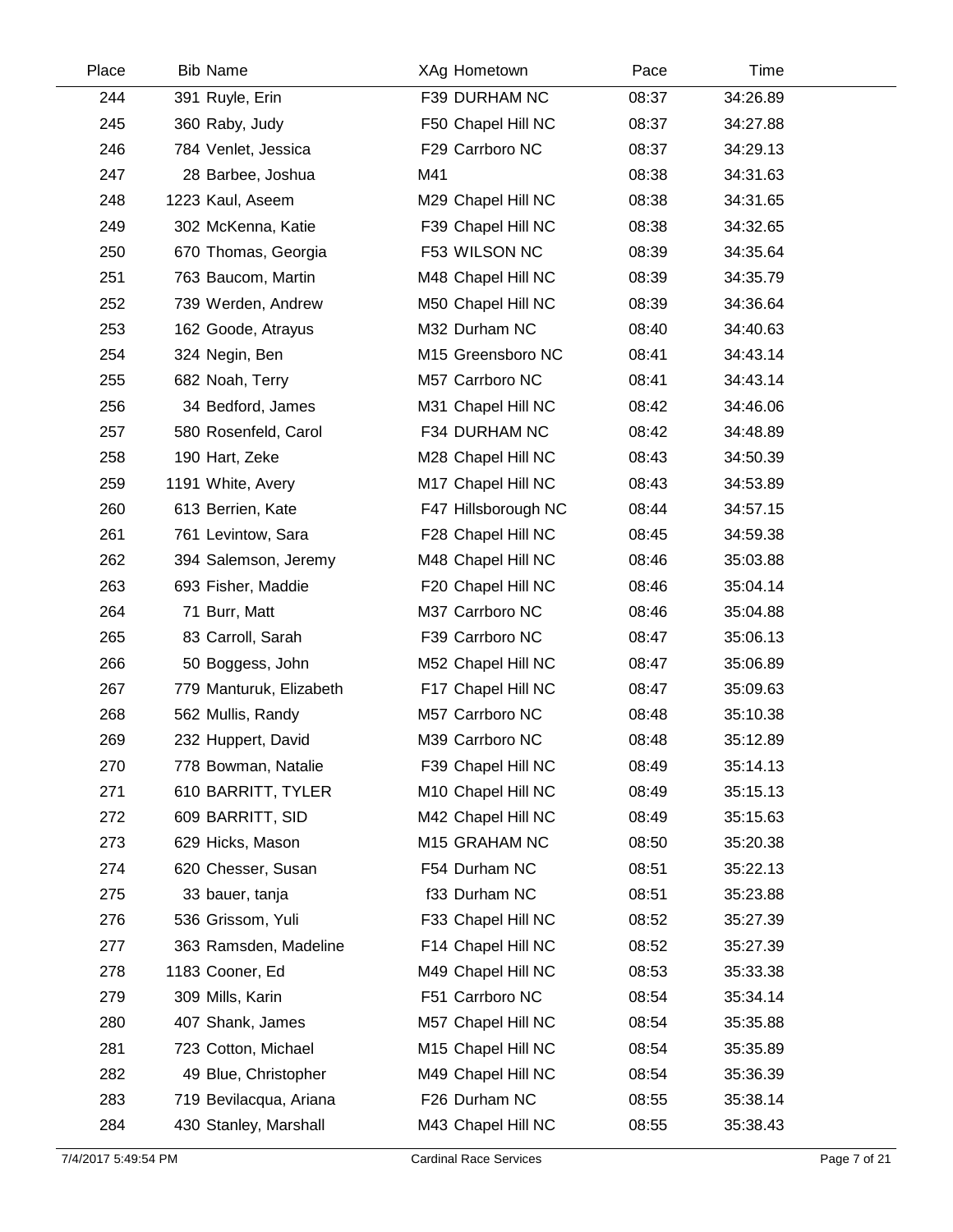| Place | <b>Bib Name</b>            | XAg Hometown        | Pace  | Time     |  |
|-------|----------------------------|---------------------|-------|----------|--|
| 285   | 518 Calabrese, Emma        | F29 Carrboro NC     | 08:55 | 35:39.39 |  |
| 286   | 370 Renner, Tate           | F53 Pittsboro NC    | 08:55 | 35:40.13 |  |
| 287   | 385 Ross, Morven           | F29 Chapel Hill NC  | 08:55 | 35:40.13 |  |
| 288   | 432 stein, jaime           | f45 Carrboro NC     | 08:55 | 35:41.38 |  |
| 289   | 286 Marvin, Christina      | F26 Durham NC       | 08:56 | 35:42.39 |  |
| 290   | 656 Noe, Larry             | M57 Chapel Hill NC  | 08:56 | 35:42.89 |  |
| 291   | 577 Robinson, Cara         | F37 Pittsboro NC    | 08:56 | 35:45.63 |  |
| 292   | 312 Min, Sherene           | F45 Chapel Hill NC  | 08:57 | 35:47.88 |  |
| 293   | 47 Binkley, Derek          | M33 Carrboro NC     | 08:57 | 35:49.88 |  |
| 294   | 731 Clark, Ann             | F35 Chapel Hill NC  | 08:58 | 35:50.39 |  |
| 295   | 171 Granados, Nicholas     | M14 Carrboro NC     | 08:58 | 35:52.38 |  |
| 296   | 1199 Tolmie, Carri         | F38 Chapel Hill NC  | 08:59 | 35:56.89 |  |
| 297   | 31 Barnes, Eileen          | F35 Durham NC       | 09:00 | 35:59.14 |  |
| 298   | 740 Lebo, Scott            | M59                 | 09:00 | 36:00.38 |  |
| 299   | 725 Weaver, David          | M58 Chapel Hill NC  | 09:00 | 36:00.38 |  |
| 300   | 413 Singley, Catherine     | F57 Chapel Hill NC  | 09:00 | 36:01.63 |  |
| 301   | 316 moore, jean            | F53 Cary NC         | 09:00 | 36:01.88 |  |
| 302   | 447 Taylor, Ken            | M54 Chapel Hill NC  | 09:01 | 36:04.88 |  |
| 303   | 722 Cotton, Christine      | F51 Chapel Hill NC  | 09:02 | 36:06.90 |  |
| 304   | 208 Hill, Dan              | M40 Chapel Hill NC  | 09:02 | 36:06.90 |  |
| 305   | 627 Gondalia, Rahul        | M28 Durham NC       | 09:03 | 36:11.39 |  |
| 306   | 46 Binkley, Allison        | F31 Carrboro NC     | 09:03 | 36:12.64 |  |
| 307   | 760 Steinbach, Jeff        | M36 Hillsborough NC | 09:03 | 36:12.88 |  |
| 308   | 713 Lee, Christopher       | M44 Chapel Hill NC  | 09:03 | 36:12.89 |  |
| 309   | 392 Sabater, Simone        | F42 Chapel Hill NC  | 09:04 | 36:14.89 |  |
| 310   | 548 kilpatrick, lauren     | f35 Chapel Hill NC  | 09:04 | 36:15.81 |  |
| 311   | 469 Wahlstrom, Torey       | F48 Chapel Hill NC  | 09:04 | 36:16.89 |  |
| 312   | 534 Glass-Steel, Christine | F42 Chapel Hill NC  | 09:05 | 36:19.64 |  |
| 313   | 652 Mullis, Robin          | F59 Carrboro NC     | 09:05 | 36:19.64 |  |
| 314   | 89 Carter Taub, Mary       | F47 Chapel Hill NC  | 09:05 | 36:19.69 |  |
| 315   | 1172 Adler, Evan           | M38 Durham NC       | 09:06 | 36:22.14 |  |
| 316   | 99 Clarkson, Cynthia       | F23 Chapel Hill NC  | 09:06 | 36:23.64 |  |
| 317   | 14 Amodei, Joseph          | M26 Chapel Hill NC  | 09:06 | 36:24.88 |  |
| 318   | 23 Axe, Kelsey             | F27 Durham NC       | 09:06 | 36:25.98 |  |
| 319   | 57 Branscum, Olivia        | F24 Durham NC       | 09:07 | 36:26.88 |  |
| 320   | 735 Ebert, Martha          | F35 Chapel Hill NC  | 09:07 | 36:27.64 |  |
| 321   | 586 Smith, Shelby          | F23 Durham NC       | 09:07 | 36:27.89 |  |
| 322   | 734 Kohler, Rebecca        | F51 Carrboro NC     | 09:07 | 36:29.13 |  |
| 323   | 445 Takamiya, David        | M20 Chapel Hill NC  | 09:08 | 36:30.13 |  |
| 324   | 606 bainter, shelley       | f44 Chapel Hill NC  | 09:08 | 36:30.63 |  |
| 325   | 1156 Clark, Kevin          | M42 Chapel Hill NC  | 09:08 | 36:33.64 |  |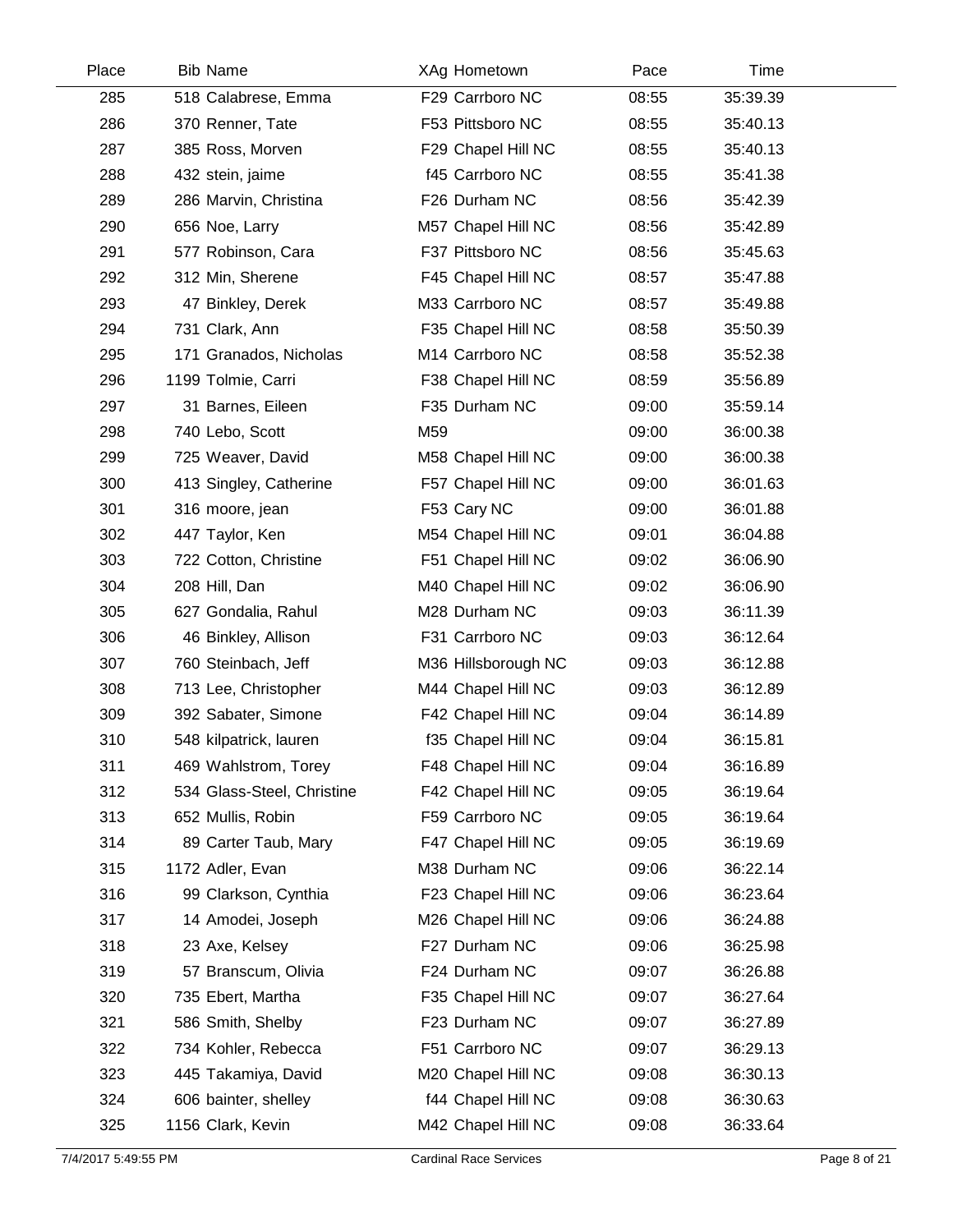| Place | <b>Bib Name</b>          | XAg Hometown             | Pace  | Time     |  |
|-------|--------------------------|--------------------------|-------|----------|--|
| 326   | 1162 Timalsina, Raja     | M15 Chapel Hill NC       | 09:09 | 36:34.61 |  |
| 327   | 397 Saunders, Angela     | F50 Southern Pines NC    | 09:09 | 36:37.88 |  |
| 328   | 191 Harwell, Jane        | F54 Carrboro NC          | 09:09 | 36:37.89 |  |
| 329   | 708 Cuicchi, Will        | M10 Chapel Hill NC       | 09:10 | 36:40.15 |  |
| 330   | 207 Hessling, Peter      | M64 Durham NC            | 09:10 | 36:40.38 |  |
| 331   | 362 Ramsden, Dale        | M53 Chapel Hill NC       | 09:10 | 36:41.89 |  |
| 332   | 343 Partner, Kelly       | F28 Durham NC            | 09:11 | 36:42.88 |  |
| 333   | 630 Hudec, Thaddeus      | M9 Chapel Hill NC        | 09:11 | 36:44.88 |  |
| 334   | 494 Wood, Lydia          | F25 Carrboro NC          | 09:12 | 36:47.14 |  |
| 335   | 45 Bigler, Roy           | M49 Siler City NC        | 09:12 | 36:48.73 |  |
| 336   | 626 Gilliam, Tammy       | <b>F52 BURLINGTON NC</b> | 09:12 | 36:48.73 |  |
| 337   | 287 Massey, Grayson      | F24 Lumberton NC         | 09:12 | 36:49.14 |  |
| 338   | 342 Parks, John          | M35 Burlington NC        | 09:12 | 36:49.64 |  |
| 339   | 127 Duncan, Nicole       | F31 Chapel Hill NC       | 09:12 | 36:49.88 |  |
| 340   | 611 Beaver, Melinda      | F36 Durham NC            | 09:13 | 36:50.13 |  |
| 341   | 720 Schmitz, William     | M45 Chapel Hill NC       | 09:13 | 36:51.38 |  |
| 342   | 222 Holt, Daniel         | M22 Chapel Hill NC       | 09:13 | 36:52.64 |  |
| 343   | 224 Holt, Sharon         | F54 Chapel Hill NC       | 09:13 | 36:53.63 |  |
| 344   | 687 Brown, Jim           | M45 Durham NC            | 09:17 | 37:08.89 |  |
| 345   | 86 Carter, Jenn          | F41 San Francisco CA     | 09:17 | 37:08.89 |  |
| 346   | 695 Harrawood, Emily     | F30 Carrboro NC          | 09:18 | 37:11.89 |  |
| 347   | 631 Jacobson Vann, Julie | F60 Chapel Hill NC       | 09:18 | 37:13.13 |  |
| 348   | 709 Cuicchi, Paul        | M7 Chapel Hill NC        | 09:19 | 37:15.14 |  |
| 349   | 446 Takamiya, Masaaki    | M52 Chapel Hill NC       | 09:19 | 37:16.88 |  |
| 350   | 645 McNaughton, Michelle | F43 Carrboro NC          | 09:20 | 37:18.38 |  |
| 351   | 650 Mouw, Sheri          | F49 Chapel Hill NC       | 09:20 | 37:20.14 |  |
| 352   | 528 Farrell, Morgan      | M44 Durham NC            | 09:20 | 37:21.38 |  |
| 353   | 1190 Collis, Stewart     | M49 Carrboro NC          | 09:21 | 37:23.13 |  |
| 354   | 94 Caviness, Lewis       | M54 Carrboro NC          | 09:22 | 37:26.13 |  |
| 355   | 274 LoFrese, Chris       | M12 Chapel Hill NC       | 09:22 | 37:26.40 |  |
| 356   | 116 Cross, Allyson       | F37 Chapel Hill NC       | 09:22 | 37:26.64 |  |
| 357   | 115 Cross, Alexander     | M36 Chapel Hill NC       | 09:22 | 37:27.13 |  |
| 358   | 395 Sanoff, Hanna        | F42 Chapel Hill NC       | 09:22 | 37:27.15 |  |
| 359   | 690 Fried, Mike          | M48 Chapel Hill NC       | 09:22 | 37:28.14 |  |
| 360   | 671 TRUE, Karin          | F45 Chapel Hill NC       | 09:22 | 37:28.16 |  |
| 361   | 595 Trocki, Aaron        | M39 Carrboro NC          | 09:22 | 37:28.88 |  |
| 362   | 275 LoFrese, Todd        | M45 Chapel Hill NC       | 09:22 | 37:29.89 |  |
| 363   | 483 WHALEN, krista       | F27 Durham NC            | 09:23 | 37:31.89 |  |
| 364   | 464 Vaughn, Libby        | F45 Hillsborough NC      | 09:23 | 37:32.88 |  |
| 365   | 468 Wahlstrom, Erik      | M48 Chapel Hill NC       | 09:24 | 37:34.64 |  |
| 366   | 278 Lozon, Correne       | F47 Chapel Hill NC       | 09:24 | 37:35.38 |  |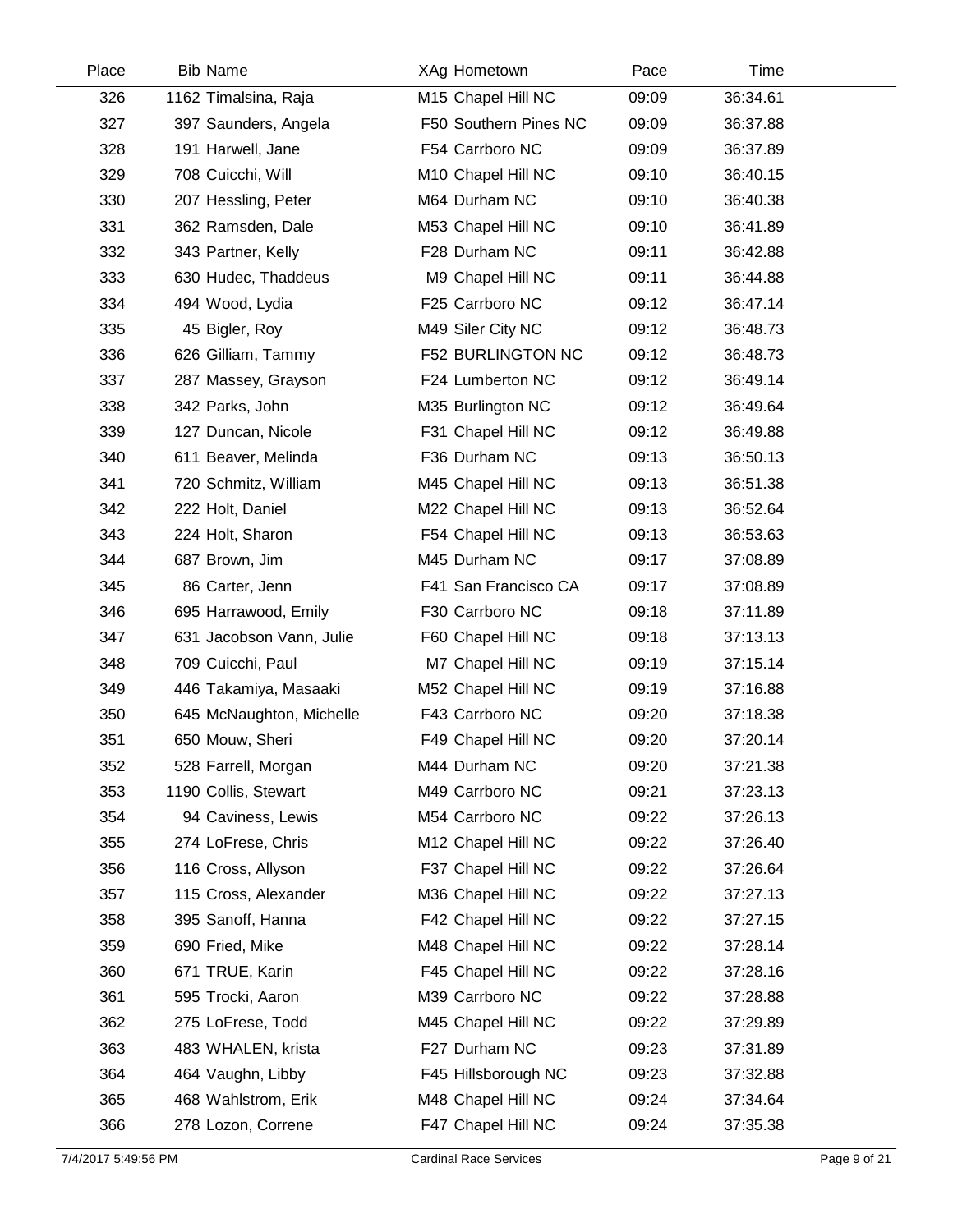| Place | <b>Bib Name</b>           | XAg Hometown          | Pace  | Time     |  |
|-------|---------------------------|-----------------------|-------|----------|--|
| 367   | 423 Smith Leissner, Robin | F40 Durham NC         | 09:24 | 37:36.39 |  |
| 368   | 623 Clough, Jenny         | F52 Falmouth ME       | 09:24 | 37:37.14 |  |
| 369   | 799 Lovelace, Tanner      | M47 Durham NC         | 09:25 | 37:38.88 |  |
| 370   | 169 Grabowski, William    | M13 Chapel Hill NC    | 09:26 | 37:42.14 |  |
| 371   | 331 Novak, Adam           | M44 Chapel Hill NC    | 09:26 | 37:43.88 |  |
| 372   | 1219 Graham, Mark         | M63 Cary NC           | 09:26 | 37:43.89 |  |
| 373   | 551 la via, maria         | f53 Chapel Hill NC    | 09:26 | 37:45.13 |  |
| 374   | 1212 Nieman, Stephanie    | F33 Chapel Hill NC    | 09:27 | 37:48.38 |  |
| 375   | 624 Dixon, Bob            | M58 Chapel Hill NC    | 09:28 | 37:52.38 |  |
| 376   | 513 Bowers, David         | M43 Carrboro NC       | 09:29 | 37:55.65 |  |
| 377   | 112 Craig, Amy            | F42 Durham NC         | 09:29 | 37:56.38 |  |
| 378   | 223 Holt, Paul            | M53 Chapel Hill NC    | 09:30 | 37:59.38 |  |
| 379   | 694 Lopez-Jantzen, Nicole | F35 Jackson Heights N | 09:30 | 38:01.88 |  |
| 380   | 265 Libby, Taylor         | F35 Carrboro NC       | 09:31 | 38:03.63 |  |
| 381   | 200 Hehl, Brent           | M31 Chapel Hill NC    | 09:31 | 38:05.88 |  |
| 382   | 728 Schaal, Michael       | M48 Chapel Hill NC    | 09:32 | 38:07.14 |  |
| 383   | 433 Steinberg, Lynn       | F42 Chapel Hill NC    | 09:32 | 38:07.63 |  |
| 384   | 663 Simon, Abbe           | F44 Chapel Hill NC    | 09:34 | 38:15.38 |  |
| 385   | 780 Manturuk, Kim         | F45 Chapel Hill NC    | 09:34 | 38:15.39 |  |
| 386   | 151 Germenis, Jerry       | M62 Chapel Hill NC    | 09:34 | 38:16.13 |  |
| 387   | 182 Handly, Erin          | F35 Durham NC         | 09:35 | 38:20.88 |  |
| 388   | 185 Hara, Viana           | F41 Durham NC         | 09:36 | 38:22.63 |  |
| 389   | 322 Neely, Ed             | M59 Chapel Hill NC    | 09:36 | 38:24.38 |  |
| 390   | 1214 Holder, Kaye         | F67 Raleigh NC        | 09:38 | 38:31.38 |  |
| 391   | 12 Alston, Kwame          | M23 Carrboro NC       | 09:38 | 38:32.63 |  |
| 392   | 480 Wessell, Laura        | F49 Hillsborough NC   | 09:38 | 38:33.63 |  |
| 393   | 319 Morrison, Bill        | M49 Durham NC         | 09:39 | 38:36.38 |  |
| 394   | 454 Tilley, Erin          | F36 Chapel Hill NC    | 09:39 | 38:36.88 |  |
| 395   | 617 Bucy-Anderson, DeAnna | F17 Chapel Hill NC    | 09:40 | 38:40.38 |  |
| 396   | 143 Flynn, Aimee          | F46 Chapel Hill NC    | 09:40 | 38:40.39 |  |
| 397   | 93 Cavanaugh, Mark        | m43 Chapel Hill NC    | 09:41 | 38:43.39 |  |
| 398   | 621 Chesser, William      | M54 Durham NC         | 09:41 | 38:45.64 |  |
| 399   | 512 Bowen, Mimi           | F23 Durham NC         | 09:41 | 38:45.90 |  |
| 400   | 61 Brill, Dayna           | F29 Chapel Hill NC    | 09:42 | 38:46.14 |  |
| 401   | 158 Gleason, Scott        | M51 Durham NC         | 09:42 | 38:47.13 |  |
| 402   | 122 Dirito, Rachel        | F37 Chapel Hill NC    | 09:42 | 38:47.14 |  |
| 403   | 121 Dirito, David         | M36 Chapel Hill NC    | 09:42 | 38:47.63 |  |
| 404   | 366 Ratner, Shana         | F37 Carrboro NC       | 09:42 | 38:48.64 |  |
| 405   | 1155 Amodei, Ashley       | F22 Hillsborough NC   | 09:42 | 38:49.38 |  |
| 406   | 338 paisner, james        | M69 Carrboro NC       | 09:43 | 38:53.88 |  |
| 407   | 748 Thuesen, Sarah        | F44 Carrboro NC       | 09:44 | 38:56.63 |  |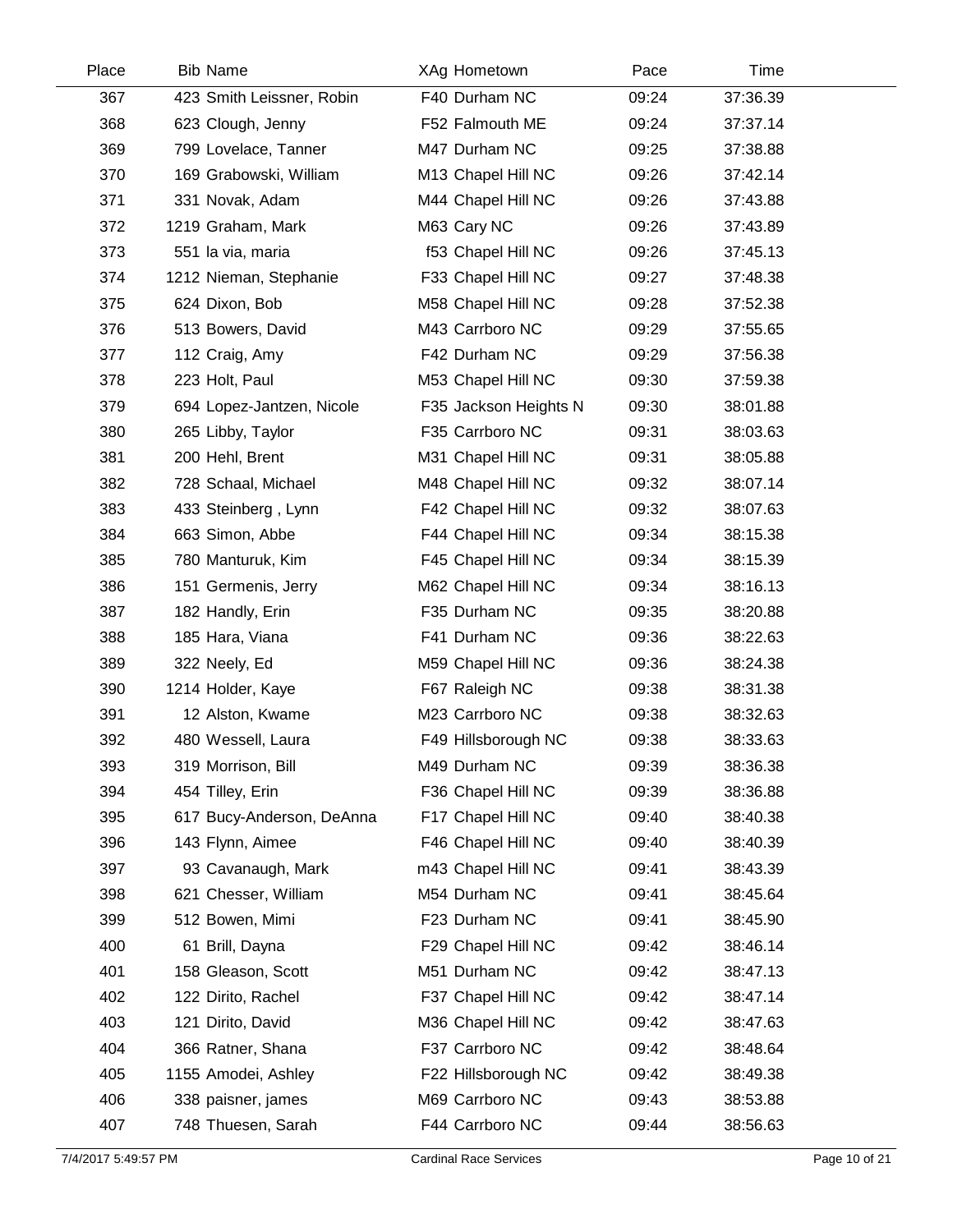| Place | <b>Bib Name</b>         | XAg Hometown         | Pace  | Time     |  |
|-------|-------------------------|----------------------|-------|----------|--|
| 408   | 1205 Strick, Rebecca    | F38 Chapel Hill NC   | 09:45 | 39:00.88 |  |
| 409   | 306 Miller, Chelsey     | F31 Burlington NC    | 09:46 | 39:02.13 |  |
| 410   | 387 Ruff, Jackson       | M9 Chapel Hill NC    | 09:46 | 39:02.89 |  |
| 411   | 388 Ruff, JW            | M41 Chapel Hill NC   | 09:46 | 39:03.63 |  |
| 412   | 461 Tweedy, Jonathan    | M38 Greensboro NC    | 09:46 | 39:05.89 |  |
| 413   | 145 Friedrich, Chris    | M45 Carrboro NC      | 09:48 | 39:11.88 |  |
| 414   | 776 Rousculp, Matt      | M48 Cary NC          | 09:48 | 39:13.14 |  |
| 415   | 775 Rousculp, Maddie    | F12 Cary NC          | 09:48 | 39:13.14 |  |
| 416   | 315 moore, bill         | M67 Cary NC          | 09:49 | 39:14.63 |  |
| 417   | 340 Papazoglou, Leah    | F9 Chapel Hill NC    | 09:49 | 39:17.64 |  |
| 418   | 341 Papazoglou, Michael | M46 Chapel Hill NC   | 09:50 | 39:18.15 |  |
| 419   | 240 Jordan, Katie       | F30 Carrboro NC      | 09:50 | 39:18.89 |  |
| 420   | 76 Cannon, Laura        | F30 Chapel Hill NC   | 09:50 | 39:19.14 |  |
| 421   | 796 Joseph, Sarah       | F40 Chapel Hill NC   | 09:50 | 39:19.63 |  |
| 422   | 153 Ghio, Andrew        | M62 Chapel Hill NC   | 09:50 | 39:21.98 |  |
| 423   | 625 Dunn, Donavon       | M27 greensboro NC    | 09:53 | 39:32.38 |  |
| 424   | 258 Langer, Frank       | M62                  | 09:53 | 39:33.13 |  |
| 425   | 666 Sullivan, Kate      | F40 Chapel Hill NC   | 09:54 | 39:34.14 |  |
| 426   | 783 Dennis, Lana        | F30 Carrboro NC      | 09:54 | 39:34.88 |  |
| 427   | 506 Beard, Ashley       | F39 Greensboro NC    | 09:54 | 39:34.89 |  |
| 428   | 517 Burdette, Jennifer  | F38 Fuquay-Varina NC | 09:54 | 39:35.76 |  |
| 429   | 152 Germenis, Sandra    | F54 Chapel Hill NC   | 09:54 | 39:37.13 |  |
| 430   | 318 Morris, KC          | F42 Chapel Hill NC   | 09:55 | 39:39.14 |  |
| 431   | 732 Hoffman, Steve      | M42 Durham NC        | 09:55 | 39:40.63 |  |
| 432   | 691 Kriksciun, Jimbo    | M51 Chapel Hill NC   | 09:56 | 39:42.64 |  |
| 433   | 555 Little, Terry       | M66 Chapel Hill NC   | 09:56 | 39:44.89 |  |
| 434   | 67 Buchanan, Brianne    | F38 Carrboro NC      | 09:56 | 39:45.88 |  |
| 435   | 637 Leach, John         | M47 Chapel Hill NC   | 09:58 | 39:52.14 |  |
| 436   | 601 Yu-Su, Sherryl      | F40 Chapel Hill NC   | 09:58 | 39:52.15 |  |
| 437   | 157 Gleason, Amy        | F50 Durham NC        | 09:58 | 39:53.15 |  |
| 438   | 1231 Su, Hansen         | M43 Chapel Hill NC   | 09:58 | 39:53.15 |  |
| 439   | 674 Weaver, Robyn       | F55 Chapel Hill NC   | 09:59 | 39:55.63 |  |
| 440   | 614 Bohlin, Cindy       | F43 Chapel Hill NC   | 10:00 | 40:00.88 |  |
| 441   | 400 Schliebe, Erich     | M42 Pittsboro NC     | 10:00 | 40:01.64 |  |
| 442   | 401 Schliebe, Kate      | F41 Chapel Hill NC   | 10:01 | 40:02.13 |  |
| 443   | 782 Kohrman, Richard    | M69 Mebane NC        | 10:01 | 40:03.14 |  |
| 444   | 651 Moy, Cheryl         | F32 Durham NC        | 10:02 | 40:07.15 |  |
| 445   | 102 Anderson, Anne      | F61 Elon NC          | 10:02 | 40:07.39 |  |
| 446   | 525 Dempsey, Jillian    | F34 Chapel Hill NC   | 10:02 | 40:07.88 |  |
| 447   | 619 Cavender, Jennifer  | F41 Chapel Hill NC   | 10:02 | 40:08.63 |  |
| 448   | 797 Lopez, Destiny      | F42 Carrboro NC      | 10:02 | 40:08.88 |  |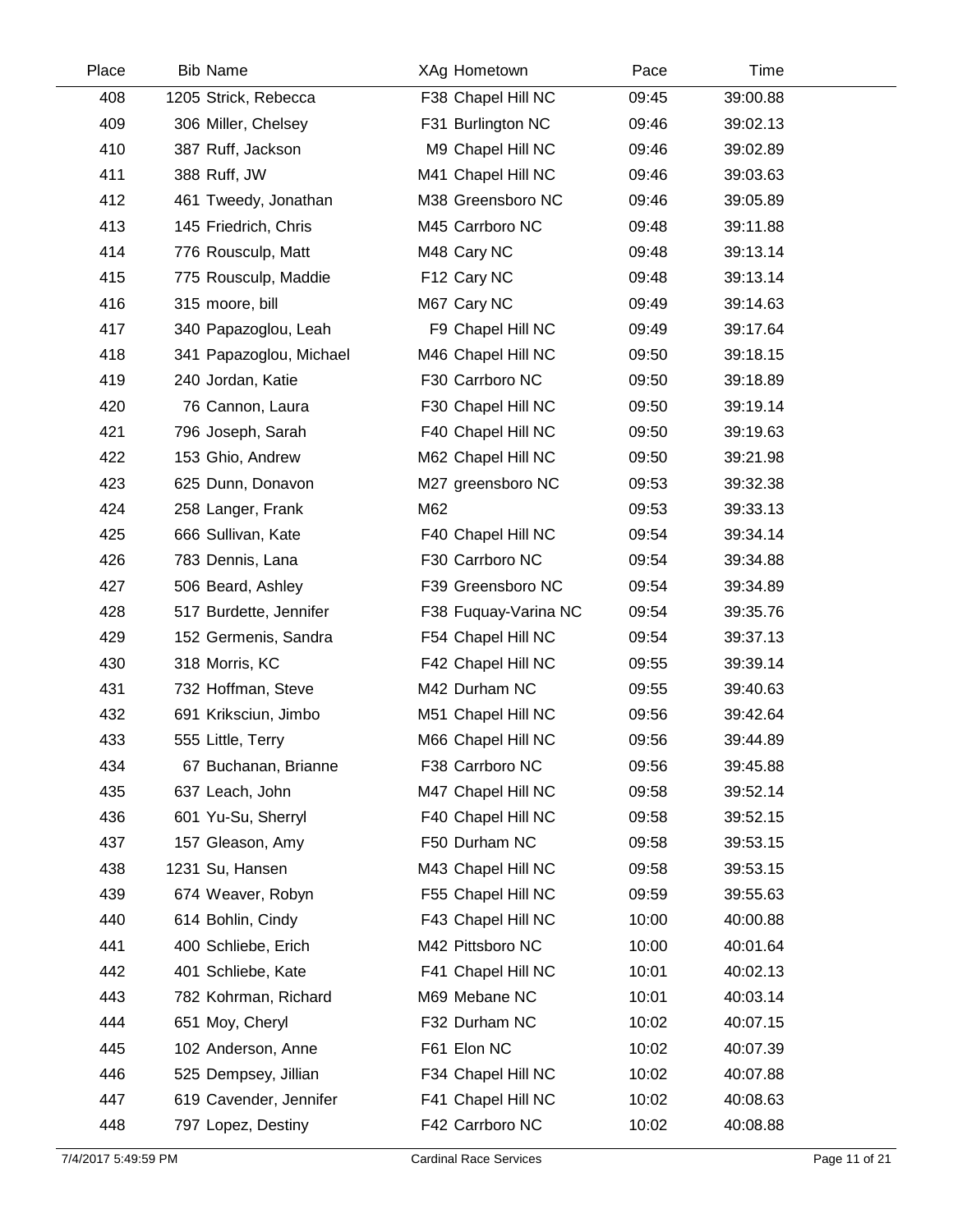| Place | <b>Bib Name</b>           | XAg Hometown        | Pace  | Time     |  |
|-------|---------------------------|---------------------|-------|----------|--|
| 449   | 427 Soto, Carolina        | F49 Carrboro NC     | 10:02 | 40:09.88 |  |
| 450   | 792 Stanley, Will         | M32 Chapel Hill NC  | 10:03 | 40:10.13 |  |
| 451   | 669 Tarantino, Lisa       | F49 Chapel Hill NC  | 10:03 | 40:12.63 |  |
| 452   | 1165 Fisher, Daniel       | M41 Durham NC       | 10:04 | 40:14.63 |  |
| 453   | 646 Messina, Julie        | F39 Durham NC       | 10:04 | 40:14.89 |  |
| 454   | 527 Domeck, Jane          | F23 Durham NC       | 10:04 | 40:16.90 |  |
| 455   | 636 Kostura, McKenzie     | F23 Durham NC       | 10:04 | 40:17.38 |  |
| 456   | 228 Horton, Julie         | F61 Chapel Hill NC  | 10:05 | 40:18.63 |  |
| 457   | 508 Bell, Mark            | M64 Chapel Hill NC  | 10:07 | 40:26.89 |  |
| 458   | 257 Lamont, Katie         | F32 Pittsboro NC    | 10:07 | 40:27.39 |  |
| 459   | 590 Taekman, Josh         | M20 Chapel Hill NC  | 10:07 | 40:27.64 |  |
| 460   | 477 Wells, Chistine       | F33 Durham NC       | 10:07 | 40:27.64 |  |
| 461   | 212 Hodge, Daisy          | F19 Chapel Hill NC  | 10:07 | 40:27.90 |  |
| 462   | 205 Hensel, Erin          | F37 Durham NC       | 10:07 | 40:29.39 |  |
| 463   | 19 Arnel, Tom             | M54 Carrboro NC     | 10:07 | 40:29.64 |  |
| 464   | 301 McHenry, Troy         | M38 Durham NC       | 10:07 | 40:29.66 |  |
| 465   | 311 Mills, Tina           | F44 Pittsboro NC    | 10:08 | 40:30.14 |  |
| 466   | 37 Belza, Kareen          | F40 Carrboro NC     | 10:08 | 40:31.14 |  |
| 467   | 473 Watterson, Carolyn    | F50 Pittsboro NC    | 10:08 | 40:31.30 |  |
| 468   | 702 Knechtel, Diana       | F64 Chapel Hill NC  | 10:08 | 40:31.89 |  |
| 469   | 543 Howard, Janna         | F27 Chapel Hill NC  | 10:08 | 40:32.88 |  |
| 470   | 398 Saylor, Bonner        | F33 Chapel Hill NC  | 10:08 | 40:33.14 |  |
| 471   | 677 Williams, Crystal     | F43 Durham NC       | 10:09 | 40:35.38 |  |
| 472   | 280 Madden, Michael       | M62 Chapel Hill NC  | 10:09 | 40:36.16 |  |
| 473   | 475 Webb, Mike            | M63 Snow Camp NC    | 10:09 | 40:36.37 |  |
| 474   | 371 Retsch-Bogart, George | M64 Chapel Hill NC  | 10:09 | 40:37.14 |  |
| 475   | 721 Cotter, Rachel        | F39 Chapel Hill NC  | 10:10 | 40:40.63 |  |
| 476   | 88 Carter, Renee          | F33 Hillsborough NC | 10:10 | 40:41.89 |  |
| 477   | 241 Joyner, Elizabeth     | F34 Chapel Hill NC  | 10:11 | 40:42.89 |  |
| 478   | 658 Parker, Donna         | F50 Chapel Hill NC  | 10:11 | 40:43.63 |  |
| 479   | 1178 Kirby, Amber         | F49 Carrboro NC     | 10:11 | 40:44.13 |  |
| 480   | 1179 Corbin, Amber        | F47 Chapel Hill NC  | 10:11 | 40:44.88 |  |
| 481   | 791 Langham, Daniel       | M31 Chapel Hill NC  | 10:11 | 40:45.64 |  |
| 482   | 770 Koreski, Katy         | F28 Chapel Hill NC  | 10:12 | 40:47.64 |  |
| 483   | 420 Smith, Laurie         | F60 Chapel Hill NC  | 10:12 | 40:49.64 |  |
| 484   | 457 Toney, Raymond        | M53 Chapel Hill NC  | 10:12 | 40:49.89 |  |
| 485   | 177 Guy, Cid              | F54 Chapel Hill NC  | 10:13 | 40:50.13 |  |
| 486   | 568 Pace, Lee             | M60 Chapel Hill NC  | 10:14 | 40:55.39 |  |
| 487   | 347 Perry, Susan          | F53 Chapel Hill NC  | 10:14 | 40:56.39 |  |
| 488   | 458 Tosetto, Valeria      | F37 Durham NC       | 10:14 | 40:56.89 |  |
| 489   | 523 Ceponis, Peter        | M41 Chapel Hill NC  | 10:15 | 40:58.64 |  |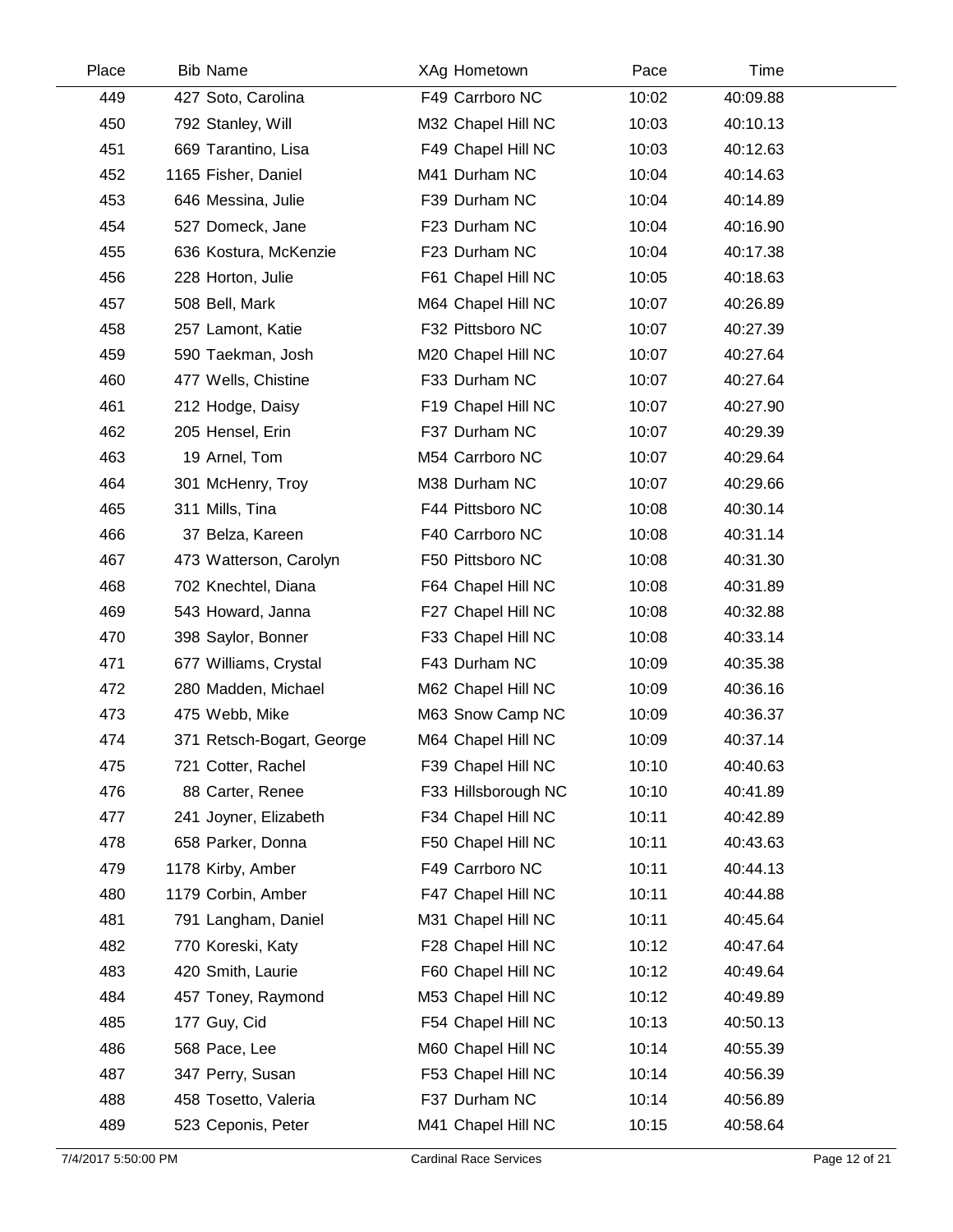| Place | <b>Bib Name</b>        | XAg Hometown        | Pace  | <b>Time</b> |  |
|-------|------------------------|---------------------|-------|-------------|--|
| 490   | 522 Ceponis, Courtney  | F35 Chapel Hill NC  | 10:15 | 40:58.89    |  |
| 491   | 109 Correia, Joao      | M49 Durham NC       | 10:16 | 41:02.88    |  |
| 492   | 434 Steinberg, Michael | M44 Chapel Hill NC  | 10:16 | 41:05.63    |  |
| 493   | 393 Sacks, Lauren      | F38 Carrboro NC     | 10:17 | 41:07.88    |  |
| 494   | 578 Rogers, Kim        | F45 Carrboro NC     | 10:17 | 41:08.88    |  |
| 495   | 226 Hopper, Marie      | F37 Pittsboro NC    | 10:18 | 41:12.63    |  |
| 496   | 97 Clark, Catherine    | F40 Mebane NC       | 10:18 | 41:13.39    |  |
| 497   | 752 Kennedy, Joe       | M56 Chapel Hill NC  | 10:18 | 41:13.88    |  |
| 498   | 100 Clewley, Andrea    | F39 Hillsborough NC | 10:19 | 41:14.88    |  |
| 499   | 459 Toth, Ross         | M43                 | 10:20 | 41:18.89    |  |
| 500   | 772 Toth, Matt         | M36 Carrboro NC     | 10:20 | 41:18.89    |  |
| 501   | 639 Louder, Tawnya     | F46 Chapel Hill NC  | 10:21 | 41:23.15    |  |
| 502   | 361 Radford, Jay       | M48 Chapel Hill NC  | 10:21 | 41:23.39    |  |
| 503   | 374 Ricker, Julie      | F41 Pittsboro NC    | 10:21 | 41:24.40    |  |
| 504   | 667 Swinney, Felicia   | F36 Chapel Hill NC  | 10:21 | 41:25.13    |  |
| 505   | 746 Ribeiro, Melba     | F42 Carrboro NC     | 10:21 | 41:25.89    |  |
| 506   | 1230 Pieper, Joe       | M34 Haw River NC    | 10:22 | 41:27.39    |  |
| 507   | 704 Thurman, Julie     | F37 Chapel Hill NC  | 10:22 | 41:28.64    |  |
| 508   | 59 Brecher, Mark       | M61 Chapel Hill NC  | 10:22 | 41:28.65    |  |
| 509   | 98 Clark, Kelly        | F60 Chapel Hill NC  | 10:22 | 41:29.14    |  |
| 510   | 58 BRECHER, Juliana    | F26 Chapel Hill NC  | 10:22 | 41:29.15    |  |
| 511   | 276 Loop, Matthew      | M28 Chapel Hill NC  | 10:22 | 41:29.17    |  |
| 512   | 749 Swasey, Judith     | F69 Chapel Hill NC  | 10:22 | 41:29.38    |  |
| 513   | 565 Nitchovski, Pavel  | M27 Chapel Hill NC  | 10:22 | 41:29.64    |  |
| 514   | 768 Boccieri, Margie   | F49 Chapel Hill NC  | 10:22 | 41:29.88    |  |
| 515   | 22 Atmatzidis, Jane    | F33 Durham NC       | 10:23 | 41:33.14    |  |
| 516   | 1209 Mast, Clara       | F11 Chapel Hill NC  | 10:24 | 41:37.39    |  |
| 517   | 500 asaro, andrew      | M50 Chapel Hill NC  | 10:24 | 41:37.64    |  |
| 518   | 800 Hellofs, Julie     | F50 Chapel Hill NC  | 10:24 | 41:37.89    |  |
| 519   | 501 Asaro, Katherine   | F44 Chapel Hill NC  | 10:24 | 41:37.90    |  |
| 520   | 724 Cotton, John       | M51 Chapel Hill NC  | 10:25 | 41:39.39    |  |
| 521   | 575 remes, trisha      | F35 Chapel Hill NC  | 10:26 | 41:42.38    |  |
| 522   | 531 Flanagan, Rachel   | F44 Pittsboro NC    | 10:26 | 41:42.88    |  |
| 523   | 108 CORKEN, JAMES      | M50 Hillsborough NC | 10:26 | 41:44.89    |  |
| 524   | 335 Ordronneau, Delisa | F35 Chapel Hill NC  | 10:26 | 41:45.89    |  |
| 525   | 336 Ordronneau, Roger  | M39 Chapel Hill NC  | 10:27 | 41:47.14    |  |
| 526   | 293 McAvoy, Greg       | M56 Chapel Hill NC  | 10:27 | 41:47.89    |  |
| 527   | 730 Murrell, Sherri    | F52 Pittsboro NC    | 10:27 | 41:48.63    |  |
| 528   | 1210 Mast, Sylvia      | F10 Chapel Hill NC  | 10:28 | 41:52.15    |  |
| 529   | 1204 Kim, Rose         | F53 Valencia CA     | 10:28 | 41:52.39    |  |
| 530   | 1208 Go, Vivian        | F50 Chapel Hill NC  | 10:28 | 41:52.63    |  |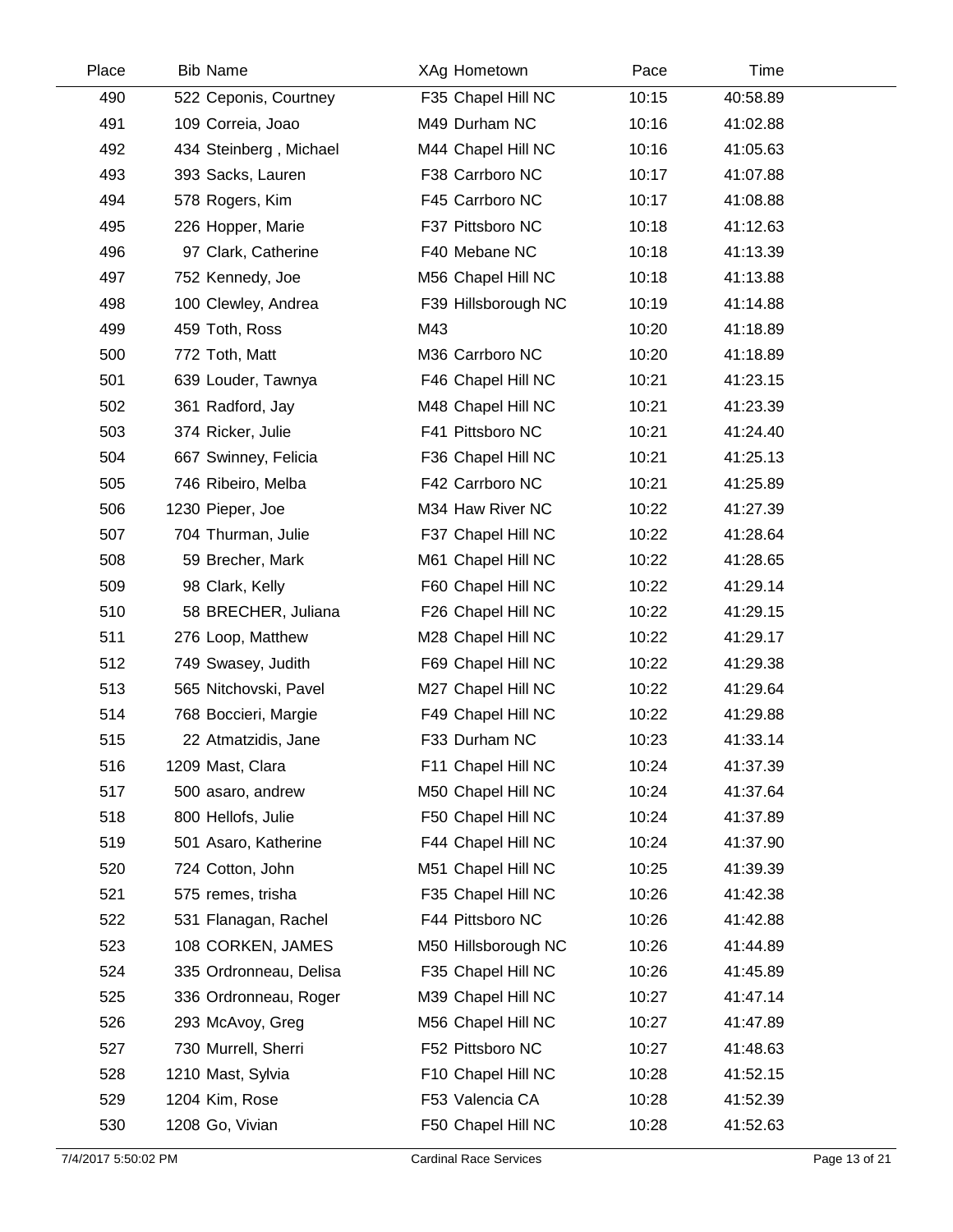| Place | <b>Bib Name</b>          | XAg Hometown         | Pace  | Time     |  |
|-------|--------------------------|----------------------|-------|----------|--|
| 531   | 225 Hooks, Elizabeth     | F43 Chapel Hill NC   | 10:28 | 41:53.63 |  |
| 532   | 431 Stegman, Karen       | F48 Chapel Hill NC   | 10:29 | 41:54.40 |  |
| 533   | 285 Martini, Jennifer    | F32 Carrboro NC      | 10:29 | 41:56.89 |  |
| 534   | 237 Jeffs, Kimberly      | F36 Carrboro NC      | 10:29 | 41:57.64 |  |
| 535   | 24 Ayers, Brandon        | M33 Carrboro NC      | 10:30 | 41:58.63 |  |
| 536   | 484 Whittington, Julie   | F50 Winston-Salem NC | 10:32 | 42:08.15 |  |
| 537   | 52 Bonenberger, Ryan     | M32 Chapel Hill NC   | 10:33 | 42:10.38 |  |
| 538   | 53 Bonenberger, Sarah    | F32 Chapel Hill NC   | 10:33 | 42:10.39 |  |
| 539   | 443 Surh, Jerry          | M78 Carrboro NC      | 10:33 | 42:13.15 |  |
| 540   | 264 Lewis, Kristen       | F32 Chapel Hill NC   | 10:34 | 42:14.65 |  |
| 541   | 526 Dilworth, Caroline   | F38 Chapel Hill NC   | 10:36 | 42:22.89 |  |
| 542   | 41 Bezdek, Kylie         | F23 Carrboro NC      | 10:36 | 42:24.64 |  |
| 543   | 701 de lamer, sophie     | F37 Chapel Hill NC   | 10:36 | 42:25.78 |  |
| 544   | 696 Lloyd, Tammy         | F41 Chapel Hill NC   | 10:37 | 42:27.64 |  |
| 545   | 1228 Edwards, Ellen      | F30 Haw River NC     | 10:37 | 42:28.64 |  |
| 546   | 149 Garber, Dale         | M55                  | 10:37 | 42:29.88 |  |
| 547   | 444 Swimm, Kelly         | F36 Chapel Hill NC   | 10:38 | 42:32.38 |  |
| 548   | 699 Bowers, Bob          | M48 Carrboro NC      | 10:40 | 42:38.14 |  |
| 549   | 1192 White, Renee        | F46 Chapel Hill NC   | 10:40 | 42:41.39 |  |
| 550   | 788 Psaltis, Gabriella   | F14 Carrboro NC      | 10:40 | 42:41.89 |  |
| 551   | 554 Leatham-Jensen, Mary | F54 Mebane NC        | 10:41 | 42:42.40 |  |
| 552   | 211 Hinson, Josh         | M45 Chapel Hill NC   | 10:41 | 42:42.90 |  |
| 553   | 787 Psaltis, Andrew      | M46 Carrboro NC      | 10:41 | 42:42.90 |  |
| 554   | 56 Bourne, Linda         | F53 Carrboro NC      | 10:41 | 42:44.39 |  |
| 555   | 532 Fox, Emma            | F41 Apex NC          | 10:41 | 42:45.14 |  |
| 556   | 218 Hoffmann, Jennifer   | F50 Bahama NC        | 10:42 | 42:49.13 |  |
| 557   | 155 Gibson, Melody       | F43 Durham NC        | 10:43 | 42:51.89 |  |
| 558   | 345 Pedraza, Elizabeth   | F33 Chapel Hill NC   | 10:46 | 43:03.39 |  |
| 559   | 321 Navratil, Elizabeth  | F36 Carrboro NC      | 10:46 | 43:04.33 |  |
| 560   | 195 Haygood, Jennifer    | F42 Raleigh NC       | 10:46 | 43:05.64 |  |
| 561   | 73 Byrd, Amber           | F37 Chapel Hill NC   | 10:46 | 43:05.64 |  |
| 562   | 529 Fenhagen, Cait       | F48 Chapel Hill NC   | 10:47 | 43:06.38 |  |
| 563   | 168 grabowski, jon       | M12 Chapel Hill NC   | 10:48 | 43:10.39 |  |
| 564   | 349 Petrin, Pete         | M61 Hillsborough NC  | 10:48 | 43:11.38 |  |
| 565   | 284 Marshall, Cassandra  | F27 Chapel Hill NC   | 10:48 | 43:12.14 |  |
| 566   | 426 Sorenson, Kendra     | F24 Chapel Hill NC   | 10:49 | 43:17.88 |  |
| 567   | 221 Holloman, Edith      | F58 Chapel Hill NC   | 10:51 | 43:23.39 |  |
| 568   | 504 Barrett, Katie       | F35 Chapel Hill NC   | 10:51 | 43:23.90 |  |
| 569   | 375 Riggle, Sara         | F53 Chapel Hill NC   | 10:52 | 43:29.64 |  |
| 570   | 43 Bigler, Rebecca       | F39 Siler City NC    | 10:53 | 43:32.13 |  |
| 571   | 661 Scheible, Carol      | F54 Chapel Hill NC   | 10:54 | 43:36.89 |  |
|       |                          |                      |       |          |  |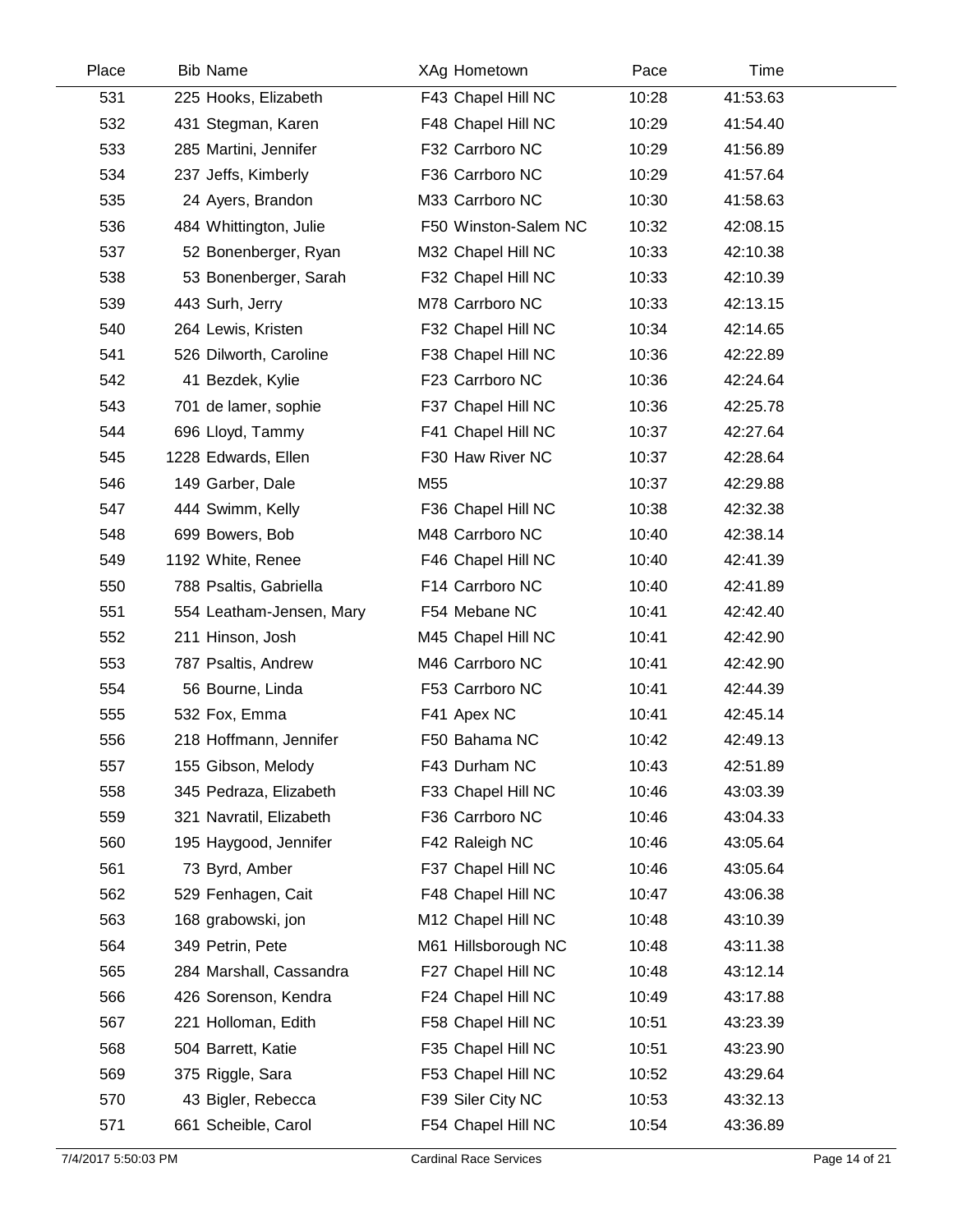| Place | <b>Bib Name</b>                | XAg Hometown        | Pace  | Time     |  |
|-------|--------------------------------|---------------------|-------|----------|--|
| 572   | 308 Miller, Jackson            | M33 Chapel Hill NC  | 10:56 | 43:45.39 |  |
| 573   | 307 Miller, Elyse              | F31 Chapel Hill NC  | 10:56 | 43:45.89 |  |
| 574   | 209 Hill, James                | M42 Chapel Hill NC  | 10:59 | 43:56.88 |  |
| 575   | 17 Anderson, Sheelagh          | F70 Carrboro NC     | 11:00 | 43:59.63 |  |
| 576   | 581 Royster, Christina         | F41 Cary NC         | 11:00 | 43:59.89 |  |
| 577   | 201 Henriquez, Craig           | M58 Chapel Hill NC  | 11:00 | 44:01.39 |  |
| 578   | 556 Long, Gisele               | F43 Carrboro NC     | 11:01 | 44:02.39 |  |
| 579   | 172 Greene, Deb                | F60 Chapel Hill NC  | 11:01 | 44:03.13 |  |
| 580   | 244 Kankelfritz, Tessa         | F53 Hillsborough NC | 11:01 | 44:04.14 |  |
| 581   | 563 Najera, Cristin            | F38 Durham NC       | 11:01 | 44:04.89 |  |
| 582   | 163 gopalan, srimathy          | f48 Chapel Hill NC  | 11:02 | 44:08.47 |  |
| 583   | 530 Fernald, Anne              | F49 Chapel Hill NC  | 11:02 | 44:09.63 |  |
| 584   | 348 Petrin, Kerri              | F36 Chapel Hill NC  | 11:04 | 44:14.14 |  |
| 585   | 386 Rosso, Amy                 | F36 Chapel Hill NC  | 11:04 | 44:15.39 |  |
| 586   | 72 Bush, Len                   | M72 Chapel Hill NC  | 11:04 | 44:15.87 |  |
| 587   | 344 Pedersen, Kurt             | M51 Chapel Hill NC  | 11:05 | 44:19.39 |  |
| 588   | 1167 Charney, Julia            | F15 Carrboro NC     | 11:05 | 44:21.13 |  |
| 589   | 1186 Galex, Ilana              | F31 Durham NC       | 11:07 | 44:26.38 |  |
| 590   | 437 Stouder, April             | F41 Chapel Hill NC  | 11:09 | 44:35.65 |  |
| 591   | 25 Bagatell, Nancy             | F57 Chapel Hill NC  | 11:09 | 44:35.88 |  |
| 592   | 346 Penticoff, Rebecca         | F44 Chapel Hill NC  | 11:09 | 44:36.88 |  |
| 593   | 1 Boone, Joan                  | F64 Efland NC       | 11:11 | 44:44.64 |  |
| 594   | 421 SMITH, SUSAN               | F59 Mebane NC       | 11:11 | 44:45.14 |  |
| 595   | 416 Skrzynia, Cecile           | F69 Chapel Hill NC  | 11:12 | 44:47.64 |  |
| 596   | 492 Williams, Leslie           | F46 Chapel Hill NC  | 11:12 | 44:48.88 |  |
| 597   | 794 Brooks, Sarah              | F22 Chapel Hill NC  | 11:13 | 44:50.14 |  |
| 598   | 742 Harrison, William          | M11 Chapel Hill NC  | 11:15 | 44:58.63 |  |
| 599   | 382 Rosen, Maureen             | F60 Chapel Hill NC  | 11:15 | 44:58.80 |  |
| 600   | 188 Harrison, Stuart           | M44 Chapel Hill NC  | 11:15 | 44:59.90 |  |
| 601   | 234 Irby, Crystal              | F37 Durham NC       | 11:15 | 45:00.14 |  |
| 602   | 134 Escaler, Margarita         | F45 Chapel Hill NC  | 11:15 | 45:00.63 |  |
| 603   | 156 gibson, scott              | M44 Durham NC       | 11:16 | 45:02.38 |  |
| 604   | 692 Kriksciun, Mikki           | F47 Chapel Hill NC  | 11:16 | 45:04.14 |  |
| 605   | 403 Schubert, Nancy            | F55 Chapel Hill NC  | 11:18 | 45:12.38 |  |
| 606   | 410 simmonds, junior           | M49 Durham NC       | 11:19 | 45:15.13 |  |
| 607   | 147 Gainey, Sandy              | F61 GRAHAM NC       | 11:20 | 45:20.90 |  |
| 608   | 150 Gartman, Jamie             | M63 GRAHAM NC       | 11:20 | 45:21.38 |  |
| 609   | 717 Lee, Sophia                | F14 Chapel Hill NC  | 11:21 | 45:25.38 |  |
| 610   | 70 Burckett-St Laurent, Lindsa | F37 Durham NC       | 11:24 | 45:36.38 |  |
| 611   | 598 Wilfley, Leigh             | F30 Chapel Hill NC  | 11:24 | 45:36.63 |  |
| 612   | 135 Estrada, Elizabeth         | F59 Chapel Hill NC  | 11:25 | 45:41.88 |  |
|       |                                |                     |       |          |  |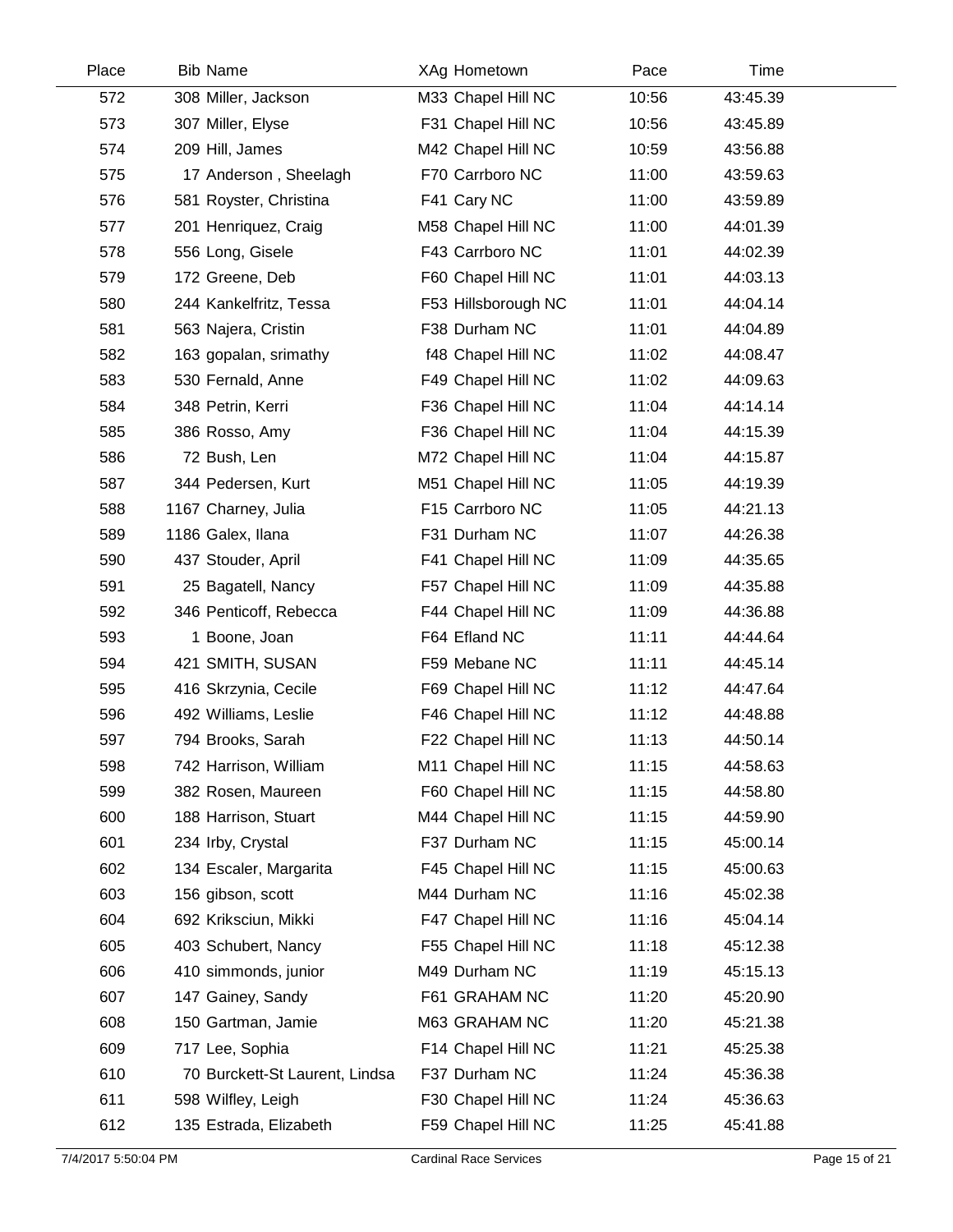| Place | <b>Bib Name</b>           | XAg Hometown        | Pace  | Time     |  |
|-------|---------------------------|---------------------|-------|----------|--|
| 613   | 600 Young, Marijean       | F63 Chapel Hill NC  | 11:26 | 45:44.88 |  |
| 614   | 142 Finney, Nai-I         | F34 Durham NC       | 11:26 | 45:45.63 |  |
| 615   | 296 McCollough, Karen     | F49 Carrboro NC     | 11:29 | 45:54.14 |  |
| 616   | 256 Lake, James           | M49 Chapel Hill NC  | 11:29 | 45:55.89 |  |
| 617   | 376 Roberts, Michael      | M36 Mebane NC       | 11:34 | 46:14.39 |  |
| 618   | 514 Brooks, Laura         | F53 Chapel Hill NC  | 11:34 | 46:17.63 |  |
| 619   | 574 Pooley, Paul          | m62 Durham NC       | 11:35 | 46:19.38 |  |
| 620   | 367 Reed, Pam             | F49 Chapel Hill NC  | 11:36 | 46:22.38 |  |
| 621   | 736 Kaysin, Alex          | M34 Chapel Hill NC  | 11:37 | 46:28.39 |  |
| 622   | 737 Kaysin, Smisha        | F33 Chapel Hill NC  | 11:37 | 46:28.40 |  |
| 623   | 539 Hackney, Loretta      | F48 Chapel Hill NC  | 11:38 | 46:33.15 |  |
| 624   | 255 Kreutzer, Emily       | F34 Carrboro NC     | 11:40 | 46:40.39 |  |
| 625   | 572 Pesetski, Christine   | F42 Durham NC       | 11:41 | 46:43.63 |  |
| 626   | 424 Soll, Renuka          | F49 Chapel Hill NC  | 11:41 | 46:44.64 |  |
| 627   | 144 French, Sally         | F47 Chapel Hill NC  | 11:41 | 46:44.88 |  |
| 628   | 354 Pollock, Kelly        | F45 Chapel Hill NC  | 11:42 | 46:46.89 |  |
| 629   | 1220 Scheible, Rebecca    | F22 Chapel Hill NC  | 11:42 | 46:48.13 |  |
| 630   | 107 Cordeiro, Christopher | M26 Chapel Hill NC  | 11:42 | 46:48.63 |  |
| 631   | 304 Melvin, Jon           | M23 Chapel Hill NC  | 11:43 | 46:50.39 |  |
| 632   | 350 Pick, Mary            | F64 DURHAM NC       | 11:43 | 46:52.63 |  |
| 633   | 289 Matti, Clare          | F55 Durham NC       | 11:46 | 47:05.38 |  |
| 634   | 130 Eischen, Jeffrey      | M61 Chapel Hill NC  | 11:47 | 47:08.14 |  |
| 635   | 129 Eischen, Francesca    | F54 Chapel Hill NC  | 11:47 | 47:08.15 |  |
| 636   | 282 Marcus, Cheryl        | F63 DURHAM NC       | 11:47 | 47:08.88 |  |
| 637   | 493 Womack, Jessica       | F32 Durham NC       | 11:47 | 47:08.88 |  |
| 638   | 685 Elliott, Joy          | F41 Carrboro NC     | 11:47 | 47:09.88 |  |
| 639   | 593 Teta, Ronda           | F46 Pittsboro NC    | 11:48 | 47:12.63 |  |
| 640   | 592 teta, rick            | m47 Pittsboro NC    | 11:48 | 47:13.38 |  |
| 641   | 707 Cuicchi, Frank        | M41 Chapel Hill NC  | 11:49 | 47:14.63 |  |
| 642   | 1187 Bradley, Badi        | M43 Carrboro NC     | 11:54 | 47:35.88 |  |
| 643   | 85 Carter, Errol          | M8 San Francisco CA | 11:54 | 47:36.15 |  |
| 644   | 194 Hayes, Meredith       | F28 Carrboro NC     | 11:55 | 47:38.13 |  |
| 645   | 653 Murray, Allison       | F29 Durham NC       | 11:55 | 47:39.39 |  |
| 646   | 680 Gasior, Kelsey        | F28 Carrboro NC     | 11:57 | 47:48.14 |  |
| 647   | 159 Glen, Allyson         | F29 Durham NC       | 11:59 | 47:56.38 |  |
| 648   | 498 Yova, Justine         | F8 Chapel Hill NC   | 12:00 | 47:59.39 |  |
| 649   | 497 Yova, Frederique      | F44 Chapel Hill NC  | 12:00 | 47:59.88 |  |
| 650   | 588 Stelzig, Tyle         | M29 Durham NC       | 12:00 | 48:00.89 |  |
| 651   | 384 Ross, Adia            | F35 Pittsboro NC    | 12:00 | 48:00.89 |  |
| 652   | 26 BAKER, LYNDA           | F66 Chapel Hill NC  | 12:01 | 48:03.13 |  |
| 653   | 1181 Curtis, Nathan       | M32 Carrboro NC     | 12:02 | 48:06.39 |  |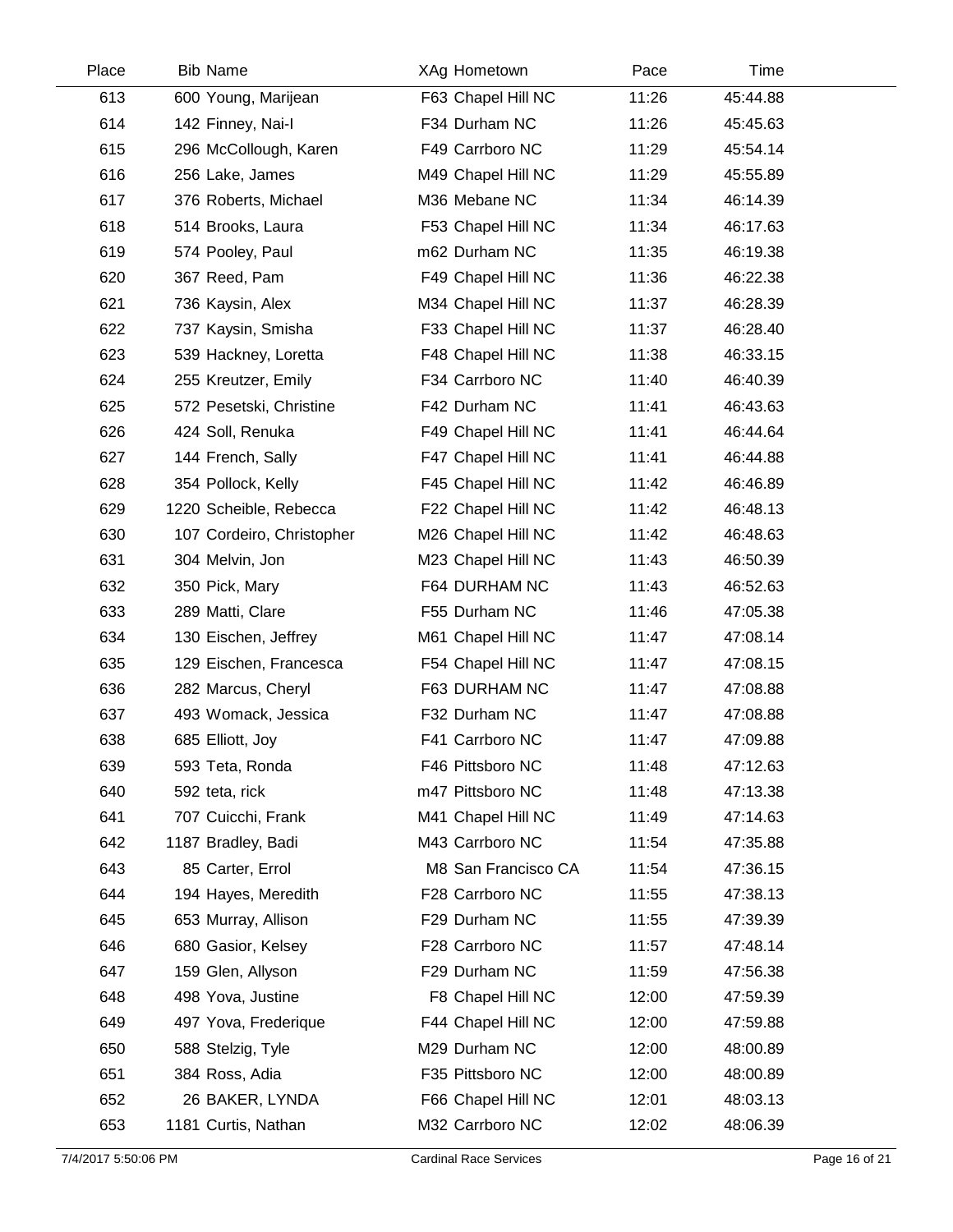| Place | <b>Bib Name</b>          | XAg Hometown         | Pace  | Time     |  |
|-------|--------------------------|----------------------|-------|----------|--|
| 654   | 1180 Curtis, Lisa        | F33 Carrboro NC      | 12:02 | 48:06.39 |  |
| 655   | 649 Mouw, Clara          | F15 Chapel Hill NC   | 12:02 | 48:08.88 |  |
| 656   | 139 Ferrell, Barbara     | F66 Cary NC          | 12:03 | 48:11.38 |  |
| 657   | 1203 McMains, Jessica    | F34 Durham NC        | 12:03 | 48:11.40 |  |
| 658   | 1201 McMains, Jason      | M33 Durham NC        | 12:03 | 48:11.64 |  |
| 659   | 1173 Ringel-Kulka, Tamar | F58 Chapel Hill NC   | 12:03 | 48:12.64 |  |
| 660   | 767 Kleinhammes, Alfred  | M66 Chapel Hill NC   | 12:05 | 48:18.89 |  |
| 661   | 482 WHALEN, CHARLES      | M60 Durham NC        | 12:05 | 48:19.39 |  |
| 662   | 252 King, John           | M43 Hillsborough NC  | 12:07 | 48:26.64 |  |
| 663   | 247 Kauftheil, Randy     | M58 Chapel Hill NC   | 12:07 | 48:27.89 |  |
| 664   | 246 kauftheil, ari       | m14 Chapel Hill NC   | 12:07 | 48:28.14 |  |
| 665   | 503 Baker, Raleigh       | M65 Raleigh NC       | 12:08 | 48:32.13 |  |
| 666   | 495 Woody, Shauna        | F37 Hillsborough NC  | 12:08 | 48:32.89 |  |
| 667   | 540 Hawes, LaDeane       | F53 Chapel Hill NC   | 12:09 | 48:36.64 |  |
| 668   | 332 Novak, Shannon       | F45 Chapel Hill NC   | 12:09 | 48:37.13 |  |
| 669   | 110 Cotton, David        | M61 Durham NC        | 12:09 | 48:37.39 |  |
| 670   | 569 Pace, Sue            | F56 Chapel Hill NC   | 12:10 | 48:39.64 |  |
| 671   | 615 Bresler, Lynne       | F58 Chapel Hill NC   | 12:12 | 48:46.89 |  |
| 672   | 353 Polasek, Melissa     | F36 Chapel Hill NC   | 12:12 | 48:48.14 |  |
| 673   | 355 Porter, Abby         | F29 Durham NC        | 12:13 | 48:53.14 |  |
| 674   | 605 Arnold, Jennifer     | F47 Chapel Hill NC   | 12:16 | 49:04.13 |  |
| 675   | 1217 DeVito, Joey        | M23 Chapel Hill NC   | 12:16 | 49:05.88 |  |
| 676   | 538 Guiteras, Guiteras   | M39 Chapel Hill NC   | 12:17 | 49:09.39 |  |
| 677   | 673 Warren, Matthew      | M43 Durham NC        | 12:18 | 49:10.14 |  |
| 678   | 87 Carter, JJ            | M42 San Francisco CA | 12:18 | 49:12.63 |  |
| 679   | 84 Carter, Audrey        | F10 San Francisco CA | 12:18 | 49:12.89 |  |
| 680   | 449 Thomas, Courtney     | M40 Chapel Hill NC   | 12:20 | 49:19.15 |  |
| 681   | 450 Thomas, Cullen       | M6 Chapel Hill NC    | 12:20 | 49:19.41 |  |
| 682   | 429 Spang, Barb          | F69 Chapel Hill NC   | 12:20 | 49:20.15 |  |
| 683   | 300 McHenry, Rebecca     | F62 Chapel Hill NC   | 12:20 | 49:20.63 |  |
| 684   | 547 Jordan, Patti        | F58 Carrboro NC      | 12:21 | 49:23.89 |  |
| 685   | 684 Turco, Lisa          | F54 Carrboro NC      | 12:24 | 49:35.63 |  |
| 686   | 683 Parent, Susan        | F50 DURHAM NC        | 12:24 | 49:35.89 |  |
| 687   | 681 Ram, Ranjani         | F59 Chapel Hill NC   | 12:24 | 49:37.88 |  |
| 688   | 594 Tramantano, Callie   | F32 Chapel Hill NC   | 12:26 | 49:42.89 |  |
| 689   | 642 McFerren, Kelly      | F46 Raleigh NC       | 12:26 | 49:43.88 |  |
| 690   | 131 Eisenson, Susan      | F59 Durham NC        | 12:26 | 49:44.14 |  |
| 691   | 743 Thomas, Abby         | F20 Chapel Hill NC   | 12:27 | 49:49.89 |  |
| 692   | 189 Hart, Robert         | M63 Chapel Hill NC   | 12:28 | 49:51.38 |  |
| 693   | 119 deBerjeois, Terri    | F52 Chapel Hill NC   | 12:32 | 50:07.15 |  |
| 694   | 325 Negin, Max           | M46 Greensboro NC    | 12:32 | 50:07.38 |  |
|       |                          |                      |       |          |  |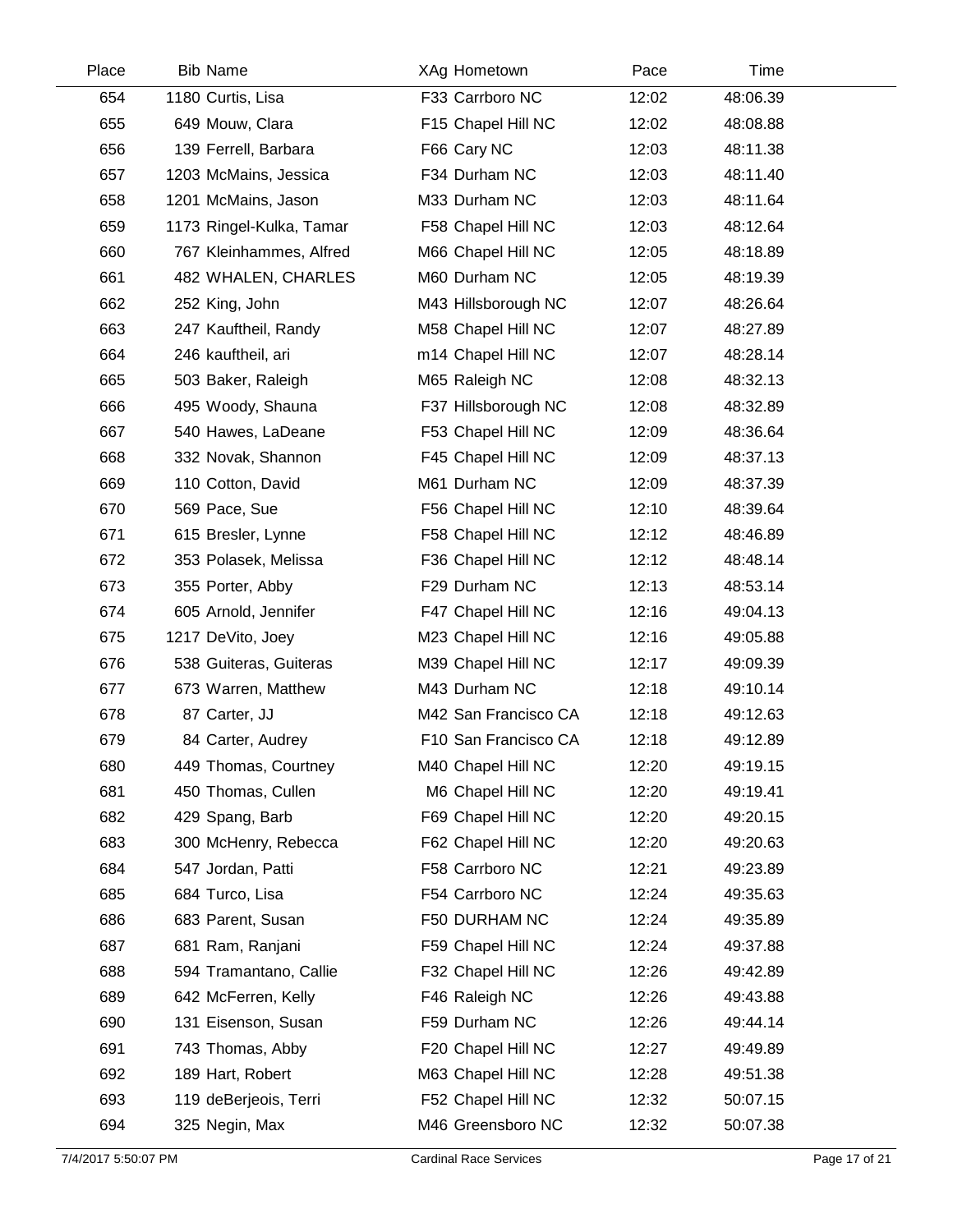| Place | <b>Bib Name</b>             | XAg Hometown        | Pace  | Time     |  |
|-------|-----------------------------|---------------------|-------|----------|--|
| 695   | 248 Keeble, Samantha        | F32 Hillsborough NC | 12:32 | 50:07.65 |  |
| 696   | 777 Williams, Bill          | M47 Carrboro NC     | 12:34 | 50:14.13 |  |
| 697   | 95 Chappell, Katy           | F32 Pittsboro NC    | 12:34 | 50:15.13 |  |
| 698   | 1195 Smith, Selden          | M50 Carrboro NC     | 12:35 | 50:20.88 |  |
| 699   | 314 Moon, Mona              | F51 Raleigh NC      | 12:39 | 50:34.39 |  |
| 700   | 178 Guynn, Natalie          | F29 Hillsborough NC | 12:40 | 50:39.38 |  |
| 701   | 77 Caranasos, Brienne       | F38 Chapel Hill NC  | 12:40 | 50:40.63 |  |
| 702   | 1163 Diana, Schleicher      | F19 Cary NC         | 12:41 | 50:42.41 |  |
| 703   | 1161 Schleicher, Debbi      | F53 Chapel Hill NC  | 12:41 | 50:42.64 |  |
| 704   | 1159 Schleicher, Glenn      | M50 Chapel Hill NC  | 12:41 | 50:42.88 |  |
| 705   | 79 Cardona, Adam            | M14 Chapel Hill NC  | 12:42 | 50:49.89 |  |
| 706   | 710 Cuicchi, Chesley        | F41 Chapel Hill NC  | 12:43 | 50:53.13 |  |
| 707   | 299 McGill-Bradshaw, Shayna | F32 Raleigh NC      | 12:45 | 51:01.14 |  |
| 708   | 80 Cardona, Danielle        | F46 Chapel Hill NC  | 12:47 | 51:06.88 |  |
| 709   | 441 Strobel, Jennifer       | F43 Durham NC       | 12:47 | 51:09.14 |  |
| 710   | 472 Walton, Carol           | F65 DURHAM NC       | 12:47 | 51:09.64 |  |
| 711   | 1222 Etter, Lawrence        | F47 Chapel Hill NC  | 12:48 | 51:12.13 |  |
| 712   | 1171 Kearsley, Chad         | M51 Durham NC       | 12:51 | 51:24.56 |  |
| 713   | 442 Sumner, Betsy           | F38 DURHAM NC       | 12:53 | 51:30.39 |  |
| 714   | 63 Brown, Amy               | F45 Chapel Hill NC  | 12:54 | 51:34.38 |  |
| 715   | 1200 Smith, Ann             | F49 Carrboro NC     | 12:54 | 51:37.20 |  |
| 716   | 251 King, Ashley            | F31 Hillsborough NC | 12:54 | 51:37.38 |  |
| 717   | 516 Brown, Meredith         | F33 Durham NC       | 12:55 | 51:41.13 |  |
| 718   | 406 Sevelovitz, Stephanie   | F33 Chapel Hill NC  | 12:57 | 51:49.34 |  |
| 719   | 117 Damon, Alyssa           | F45 Chapel Hill NC  | 13:02 | 52:06.13 |  |
| 720   | 48 Birken, Sarah            | F36 Chapel Hill NC  | 13:02 | 52:06.14 |  |
| 721   | 390 Ruff, Savannah          | F6 Chapel Hill NC   | 13:03 | 52:13.89 |  |
| 722   | 389 Ruff, Sarah             | F38 Chapel Hill NC  | 13:04 | 52:14.14 |  |
| 723   | 678 Yentel, Jennifer        | F44 Raleigh NC      | 13:06 | 52:24.40 |  |
| 724   | 269 Lippy, Jeffrey          | M53 Mebane NC       | 13:06 | 52:24.63 |  |
| 725   | 474 Webb, Kristi            | F60 Chapel Hill NC  | 13:08 | 52:32.39 |  |
| 726   | 199 Heffron, Joshua         | M29 Chapel Hill NC  | 13:10 | 52:41.14 |  |
| 727   | 460 Tsin, Judith            | F57 Chapel Hill NC  | 13:11 | 52:45.89 |  |
| 728   | 78 Caranasos, Thomas        | M37 Chapel Hill NC  | 13:14 | 52:54.64 |  |
| 729   | 132 Eisinger, Dina          | F54 Chapel Hill NC  | 13:14 | 52:55.38 |  |
| 730   | 268 Lippy, Christine        | F49 Mebane NC       | 13:14 | 52:56.39 |  |
| 731   | 700 Dye, Aaron              | M43 Chapel Hill NC  | 13:16 | 53:02.14 |  |
| 732   | 766 Ter Horst, Marc         | M52 Chapel Hill NC  | 13:16 | 53:02.39 |  |
| 733   | 405 Settlemires, Ivy        | F31 Chapel Hill NC  | 13:19 | 53:16.64 |  |
| 734   | 165 Gorman, John            | M27 Carrboro NC     | 13:20 | 53:18.40 |  |
| 735   | 263 Leloudis, Kirsten       | F25 Carrboro NC     | 13:20 | 53:18.63 |  |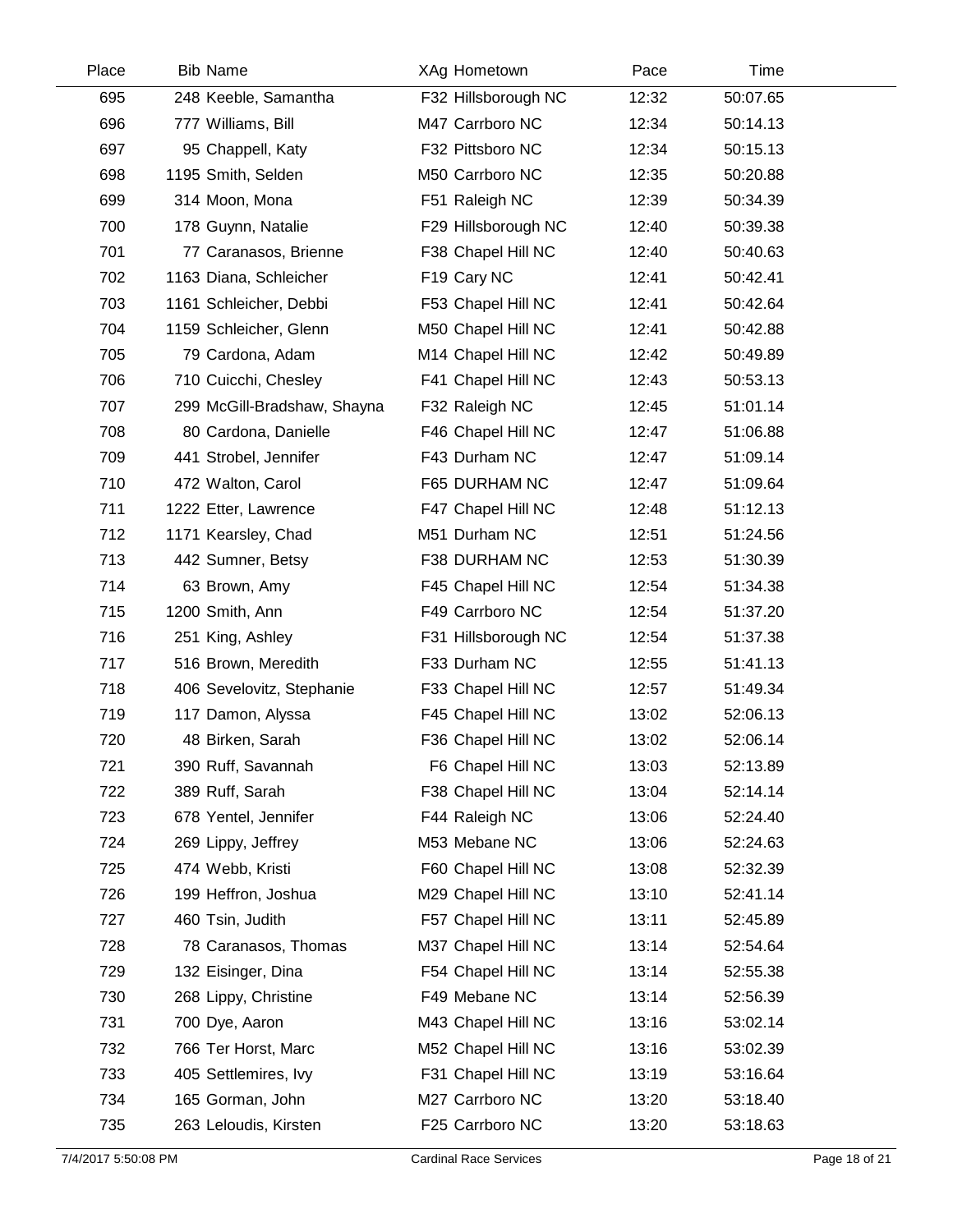| Place | <b>Bib Name</b>            | XAg Hometown        | Pace  | Time     |  |
|-------|----------------------------|---------------------|-------|----------|--|
| 736   | 62 Britt, JoCasta          | F42 Pittsboro NC    | 13:24 | 53:35.39 |  |
| 737   | 1189 Cartee, Lianne        | F53 DURHAM NC       | 13:24 | 53:36.88 |  |
| 738   | 202 Henriquez, Sandy       | F49 Chapel Hill NC  | 13:24 | 53:37.38 |  |
| 739   | 262 Lellis, Julie          | F39 DURHAM NC       | 13:25 | 53:38.39 |  |
| 740   | 38 Bergmueller, Jennifer   | F35 Charlotte NC    | 13:25 | 53:41.39 |  |
| 741   | 271 Lippyu, Matthew        | M21 Mebane NC       | 13:28 | 53:50.63 |  |
| 742   | 751 Savasta-Kennedy, Maria | F54 Chapel Hill NC  | 13:28 | 53:50.88 |  |
| 743   | 744 Manuck, Tracy          | F38 Chapel Hill NC  | 13:30 | 54:00.38 |  |
| 744   | 499 Zarzar, Caroline       | F37 Chapel Hill NC  | 13:30 | 54:00.39 |  |
| 745   | 351 Plambeck, Mary Ann     | F51 Hillsborough NC | 13:33 | 54:13.88 |  |
| 746   | 166 Gosselin, Tracy        | F46 Carrboro NC     | 13:34 | 54:14.14 |  |
| 747   | 74 Cabrera, Rebeca         | F48 Durham NC       | 13:35 | 54:19.39 |  |
| 748   | 51 Boggess, Kim            | F52 Chapel Hill NC  | 13:40 | 54:39.63 |  |
| 749   | 1218 Messineo, Marilyn     | F50 Durham NC       | 13:40 | 54:41.89 |  |
| 750   | 267 Lieberum, Susan        | F62 Pittsboro NC    | 13:41 | 54:43.65 |  |
| 751   | 266 Lieberum, Randolph     | M64 Pittsboro NC    | 13:41 | 54:44.38 |  |
| 752   | 250 Kimbell, Julia         | F56 Chapel Hill NC  | 13:52 | 55:26.14 |  |
| 753   | 105 Conolly, Rory          | M69 Chapel Hill NC  | 13:52 | 55:26.63 |  |
| 754   | 378 Roggenbuck, Sharon     | F78 Hillsborough NC | 13:53 | 55:32.89 |  |
| 755   | 183 hansley, susie         | f47 Durham NC       | 13:58 | 55:51.38 |  |
| 756   | 659 Ramos, Stephanie       | F41 Chapel Hill NC  | 14:00 | 55:58.64 |  |
| 757   | 485 Wice, Kelly            | F26 Carrboro NC     | 14:02 | 56:06.89 |  |
| 758   | 419 Smith, Diana           | F28 Chapel Hill NC  | 14:05 | 56:18.88 |  |
| 759   | 91 Cassely, Mary Beth      | F50 Chapel Hill NC  | 14:06 | 56:23.32 |  |
| 760   | 279 Maclay, Michelle       | F50 Pittsboro NC    | 14:10 | 56:38.64 |  |
| 761   | 310 Mills, Sarah           | F37 Chapel Hill NC  | 14:12 | 56:49.39 |  |
| 762   | 27 Baker, Robert           | M70 GRAHAM NC       | 14:12 | 56:49.64 |  |
| 763   | 176 Gusmano, Sarah         | F30 Carrboro NC     | 14:21 | 57:22.63 |  |
| 764   | 758 Williams, Megan        | F41 Chapel Hill NC  | 14:21 | 57:22.89 |  |
| 765   | 320 Morrison, Susan        | F45 Durham NC       | 14:30 | 58:00.38 |  |
| 766   | 453 Thorn, Mike            | M62 Chapel Hill NC  | 14:34 | 58:16.64 |  |
| 767   | 511 Bono, Lisa             | F36 Chapel Hill NC  | 14:34 | 58:16.65 |  |
| 768   | 235 Jackson, Emily         | F31 Chapel Hill NC  | 14:36 | 58:22.64 |  |
| 769   | 471 Wallace, Teri          | F54 Chapel Hill NC  | 14:36 | 58:23.13 |  |
| 770   | 769 Koreski, Kirby         | F26 Chapel Hill NC  | 14:39 | 58:34.26 |  |
| 771   | 644 McKown, Mary           | F76 Chapel Hill NC  | 14:42 | 58:49.39 |  |
| 772   | 68 Bucurel, Heather        | F33 Carrboro NC     | 14:48 | 59:12.89 |  |
| 773   | 404 Scott, Helen           | F39 Apex NC         | 14:48 | 59:13.14 |  |
| 774   | 242 joyner, rebecca        | f43 Durham NC       | 14:48 | 59:13.14 |  |
| 775   | 365 Rankin, Katie          | F67 Carrboro NC     | 14:52 | 59:29.14 |  |
| 776   | 428 Sotres, Daniela        | F54 Chapel Hill NC  | 14:52 | 59:29.39 |  |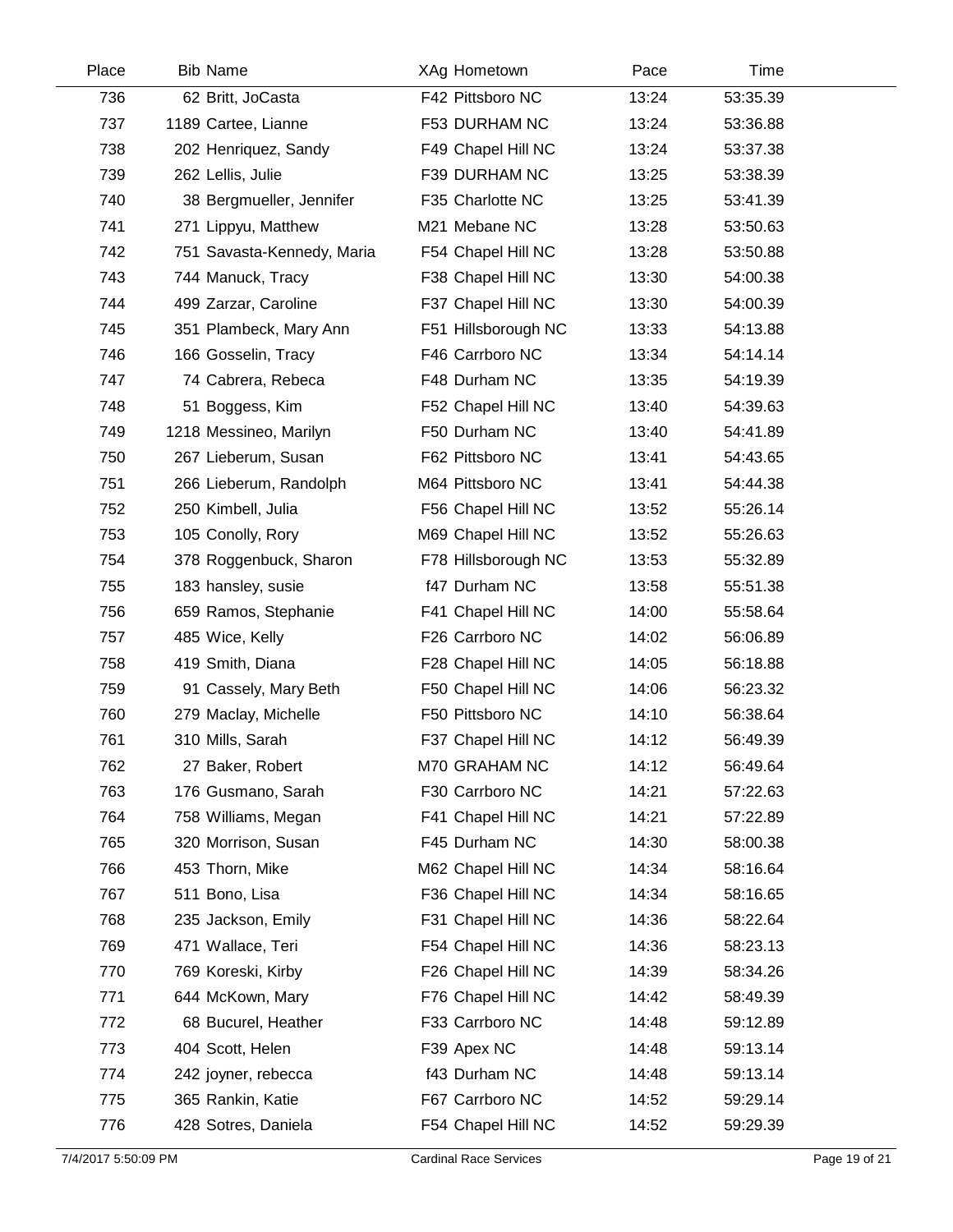| Place | <b>Bib Name</b>               | XAg Hometown       | Pace  | <b>Time</b> |  |
|-------|-------------------------------|--------------------|-------|-------------|--|
| 777   | 214 Hodge, Hannah             | F21 Chapel Hill NC | 14:53 | 59:30.39    |  |
| 778   | 358 Prichard, Kathy           | F53 Durham NC      | 14:56 | 59:42.14    |  |
| 779   | 408 Shreve, Melissa           | F29 Mebane NC      | 14:56 | 59:42.63    |  |
| 780   | 294 Mcbarnette, Camilla       | F58 Durham NC      | 14:58 | 59:53.14    |  |
| 781   | 635 kohout, Melissa           | F51 Carrboro NC    | 15:03 | 01:00:11.13 |  |
| 782   | 236 Jaromin, Christina        | F38 Durham NC      | 15:03 | 01:00:13.88 |  |
| 783   | 103 Collins, Ann              | F37 Chapel Hill NC | 15:04 | 01:00:14.39 |  |
| 784   | 364 Ramsey, Teresa            | F59 Durham NC      | 15:05 | 01:00:21.38 |  |
| 785   | 1225 Castillo, Wendy          | F38 Rockville MD   | 15:16 | 01:01:02.39 |  |
| 786   | 515 Brown, Jamie              | M35 Durham NC      | 15:19 | 01:01:16.64 |  |
| 787   | 161 Glen, Kimberly            | F56 Durham NC      | 15:19 | 01:01:17.62 |  |
| 788   | 439 Strassel, Mary            | F39 Chapel Hill NC | 15:29 | 01:01:54.64 |  |
| 789   | 603 Adney, Joanne             | F55 Pittsboro NC   | 15:29 | 01:01:54.64 |  |
| 790   | 215 Hodge, Lauren             | F56 Chapel Hill NC | 15:35 | 01:02:21.13 |  |
| 791   | 303 mcnulty, james            | m36 Whitsett NC    | 15:36 | 01:02:25.38 |  |
| 792   | 753 Kennedy, Christina        | F14 Chapel Hill NC | 15:45 | 01:03:00.88 |  |
| 793   | 373 Rhodees, Beth             | F31 Durham NC      | 15:49 | 01:03:16.38 |  |
| 794   | 648 Minot, Sonja              | F35 Chapel Hill NC | 15:51 | 01:03:25.88 |  |
| 795   | 36 Bell, Gerald               | F79 Chapel Hill NC | 15:57 | 01:03:46.63 |  |
| 796   | 160 Glen, Christina           | F27 Durham NC      | 15:57 | 01:03:48.14 |  |
| 797   | 220 Holland, Kathy            | F50 Chapel Hill NC | 15:58 | 01:03:51.13 |  |
| 798   | 140 Ferrell, Heather          | F42 CARY NC        | 15:58 | 01:03:53.14 |  |
| 799   | 440 Strickland, Jennifer      | F56 Carrboro NC    | 15:59 | 01:03:55.64 |  |
| 800   | 32 Barnes, Patricia           | F65 Chapel Hill NC | 16:01 | 01:04:02.13 |  |
| 801   | 359 Pynaker, Nicole           | F35 Chapel Hill NC | 16:13 | 01:04:50.14 |  |
| 802   | 662 selinger, rachel          | F36 Chapel Hill NC | 16:13 | 01:04:50.64 |  |
| 803   | 60 Bright, Gini               | F66 Chapel Hill NC | 16:25 | 01:05:39.40 |  |
| 804   | 18 Apperson, Karen            | F53 Chapel Hill NC | 16:25 | 01:05:40.13 |  |
| 805   | 675 Wertley-Rotenberry, Julia | F46 Chapel Hill NC | 16:30 | 01:05:58.38 |  |
| 806   | 123 Drake, Susan              | F64 Chapel Hill NC | 16:30 | 01:05:58.39 |  |
| 807   | 573 Pizzagalli, Mia           | F50 Chapel Hill NC | 16:34 | 01:06:14.63 |  |
| 808   | 584 Shelton, Melina           | F6 Chapel Hill NC  | 16:34 | 01:06:14.64 |  |
| 809   | 206 Herriott, Laura           | F <sub>28</sub>    | 16:39 | 01:06:37.38 |  |
| 810   | 438 Strassel, Keith           | M44 Chapel Hill NC | 16:41 | 01:06:43.89 |  |
| 811   | 602 Adney, Emily              | F26 Pittsboro NC   | 16:41 | 01:06:44.64 |  |
| 812   | 1174 Dagger, Ben              | M35 Carrboro NC    | 16:58 | 01:07:52.63 |  |
| 813   | 333 OBrien, Lynne             | F66 Carrboro NC    | 17:03 | 01:08:10.40 |  |
| 814   | 481 west, tracey              | F64 Chapel Hill NC | 17:03 | 01:08:10.65 |  |
| 815   | 323 Neely, Gail               | F63 Chapel Hill NC | 17:03 | 01:08:11.14 |  |
| 816   | 196 Haywood, Marion           | F70 Chapel Hill NC | 17:14 | 01:08:54.13 |  |
| 817   | 92 Castillo, Melanie          | F30                | 17:14 | 01:08:54.64 |  |